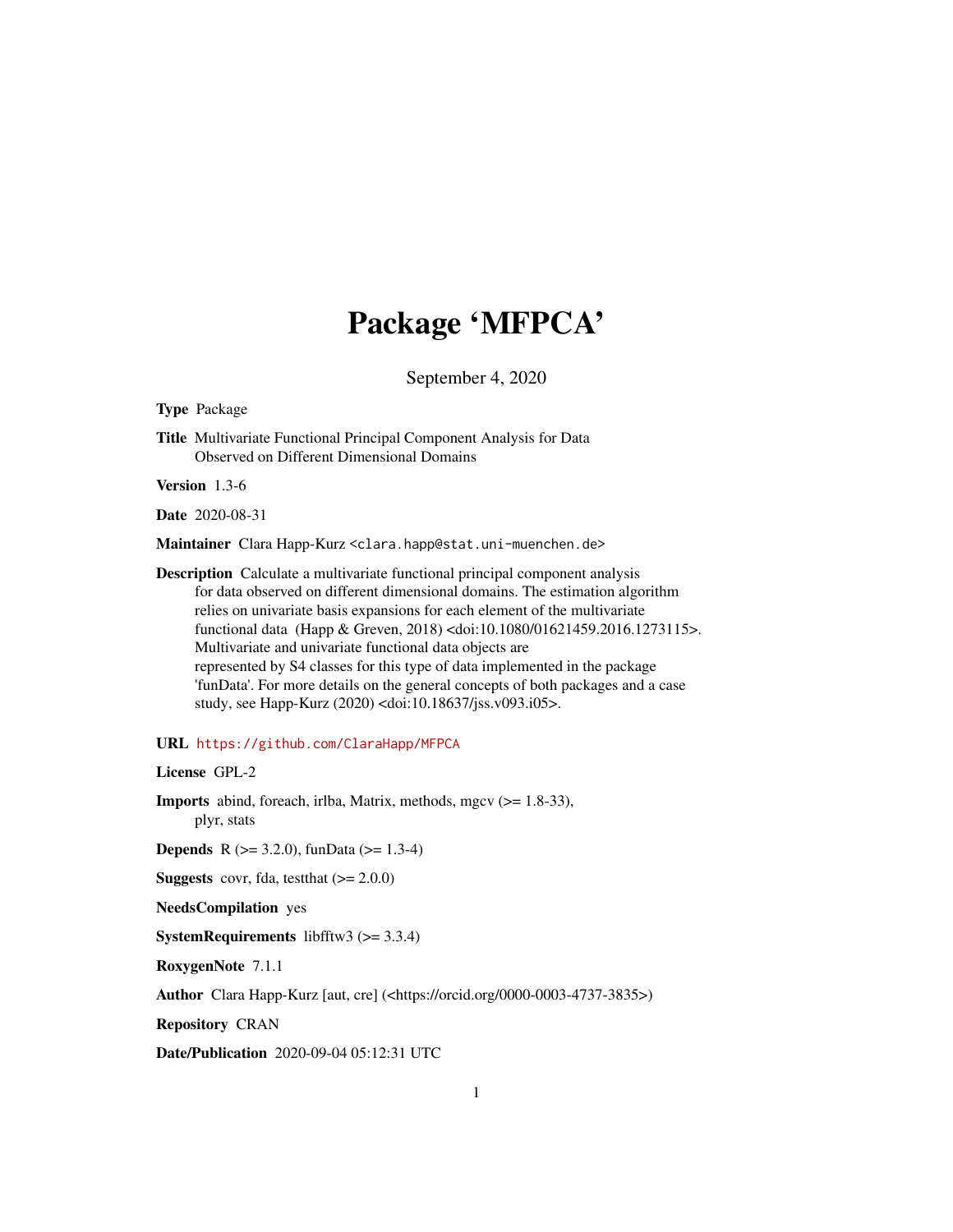### <span id="page-1-0"></span>R topics documented:

| Index | 26 |
|-------|----|
|       |    |
|       |    |
|       |    |
|       |    |
|       |    |
|       |    |
|       |    |
|       |    |
|       |    |
|       |    |
|       |    |
|       |    |
|       |    |
|       |    |
|       |    |
|       |    |

FCP\_TPA *The functional CP-TPA algorithm*

 $\ddotsc$ 

#### Description

This function implements the functional CP-TPA (FCP-TPA) algorithm, that calculates a smooth PCA for 3D tensor data (i.e. N observations of 2D images with dimension  $S1 \times S2$ ). The results are given in a CANDECOMP/PARAFRAC (CP) model format

$$
X = \sum_{k=1}^{K} d_k \cdot u_k \circ v_k \circ w_k
$$

where  $\circ$  stands for the outer product,  $d_k$  is a scalar and  $u_k, v_k, w_k$  are eigenvectors for each direction of the tensor. In this representation, the outer product  $v_k \circ w_k$  can be regarded as the k-th eigenimage, while  $d_k \cdot u_k$  represents the vector of individual scores for this eigenimage and each observation.

#### Usage

```
FCP_TPA(
 X,
 K,
 penMat,
  alphaRange,
  verbose = FALSE,
  tol = 1e-04,maxIter = 15,
  adaptTol = TRUE)
```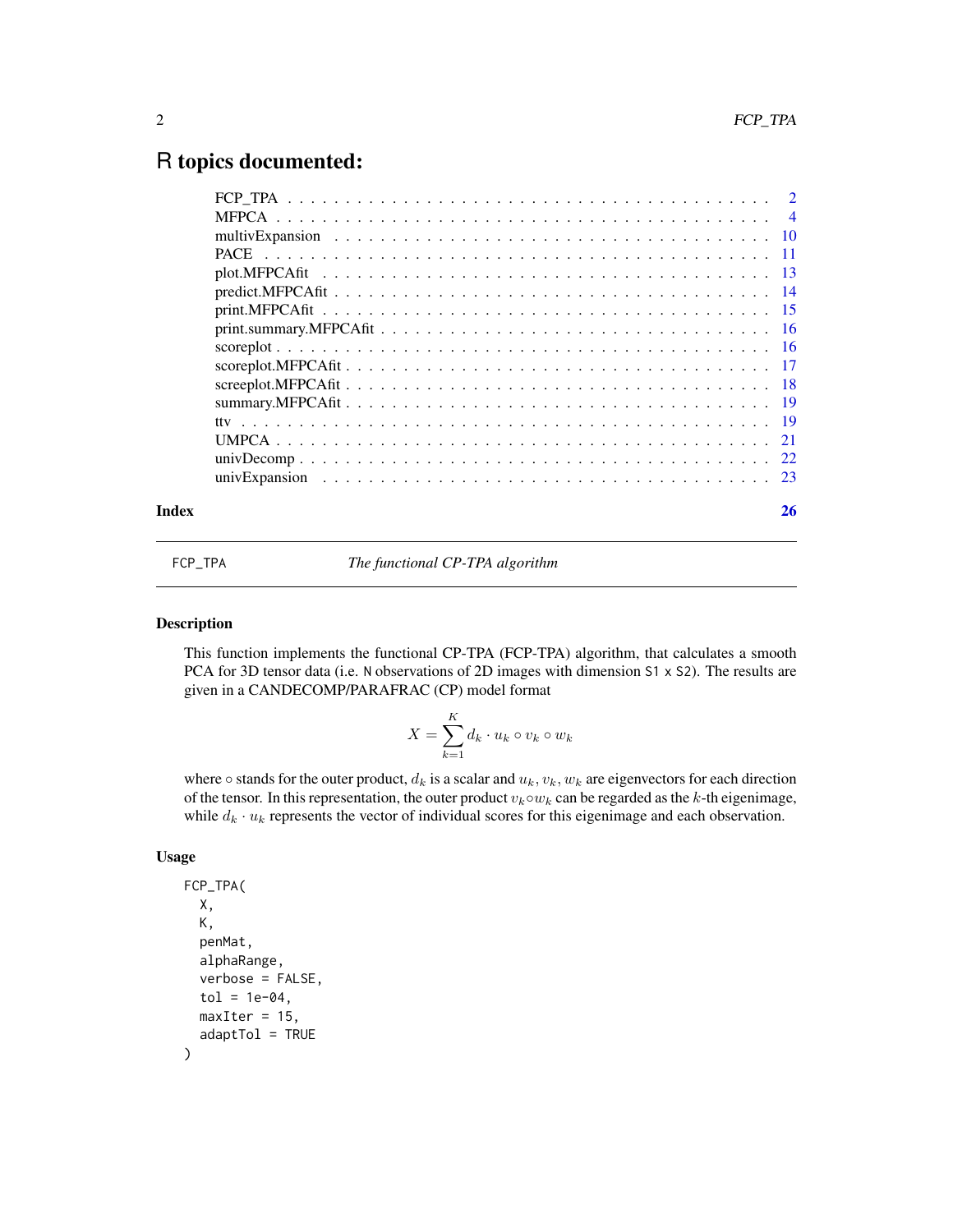#### <span id="page-2-0"></span>FCP\_TPA 3

#### Arguments

| X          | The data tensor of dimensions $N \times S1 \times S2$ .                                                                                                                                                                                             |
|------------|-----------------------------------------------------------------------------------------------------------------------------------------------------------------------------------------------------------------------------------------------------|
| K          | The number of eigentensors to be calculated.                                                                                                                                                                                                        |
| penMat     | A list with entries v and w, containing a roughness penalty matrix for each direc-<br>tion of the image. The algorithm does not induce smoothness along observations<br>(see Details).                                                              |
| alphaRange | A list of length 2 with entries v and w, containing the range of smoothness<br>parameters to test for each direction.                                                                                                                               |
| verbose    | Logical. If TRUE, computational details are given on the standard output during<br>calculation of the FCP_TPA.                                                                                                                                      |
| tol        | A numeric value, giving the tolerance for relative error values in the algorithm.<br>Defaults to 1e-4. It is automatically multiplied by 10 after maxIter steps, if<br>$adaptTol = TRUE.$                                                           |
| maxIter    | A numeric value, the maximal iteration steps. Can be doubled, if adapt $Tol =$<br>TRUE.                                                                                                                                                             |
| adaptTol   | Logical. If TRUE, the tolerance is adapted (multiplied by $10$ ), if the algorithm<br>has not converged after maxIter steps and another maxIter steps are allowed<br>with the increased tolerance, see Details. Use with caution. Defaults to TRUE. |

#### Details

The smoothness of the eigenvectors  $v_k, w_k$  is induced by penalty matrices for both image directions, that are weighted by smoothing parameters  $\alpha_{vk}, \alpha_{wk}$ . The eigenvectors  $u_k$  are not smoothed, hence the algorithm does not induce smoothness along observations.

Optimal smoothing parameters are found via a nested generalized cross validation. In each iteration of the TPA (tensor power algorithm), the GCV criterion is optimized via [optimize](#page-0-0) on the interval specified via alphaRange\$v (or alphaRange\$w, respectively).

The FCP\_TPA algorithm is an iterative algorithm. Convergence is assumed if the relative difference between the actual and the previous values are all below the tolerance level tol. The tolerance level is increased automatically, if the algorithm has not converged after maxIter steps and if adaptTol  $=$  TRUE. If the algorithm did not converge after maxIter steps (or 2  $*$  maxIter) steps, the function throws a warning.

#### Value

| d | A vector of length K, containing the numeric weights $d_k$ in the CP model.                           |
|---|-------------------------------------------------------------------------------------------------------|
| U | A matrix of dimensions N x K, containing the eigenvectors $u_k$ in the first dimen-<br>sion.          |
| V | A matrix of dimensions $S_1 \times K$ , containing the eigenvectors $v_k$ in the second<br>dimension. |
| W | A matrix of dimensions S2 x K, containing the eigenvectors $w_k$ in the third di-<br>mension.         |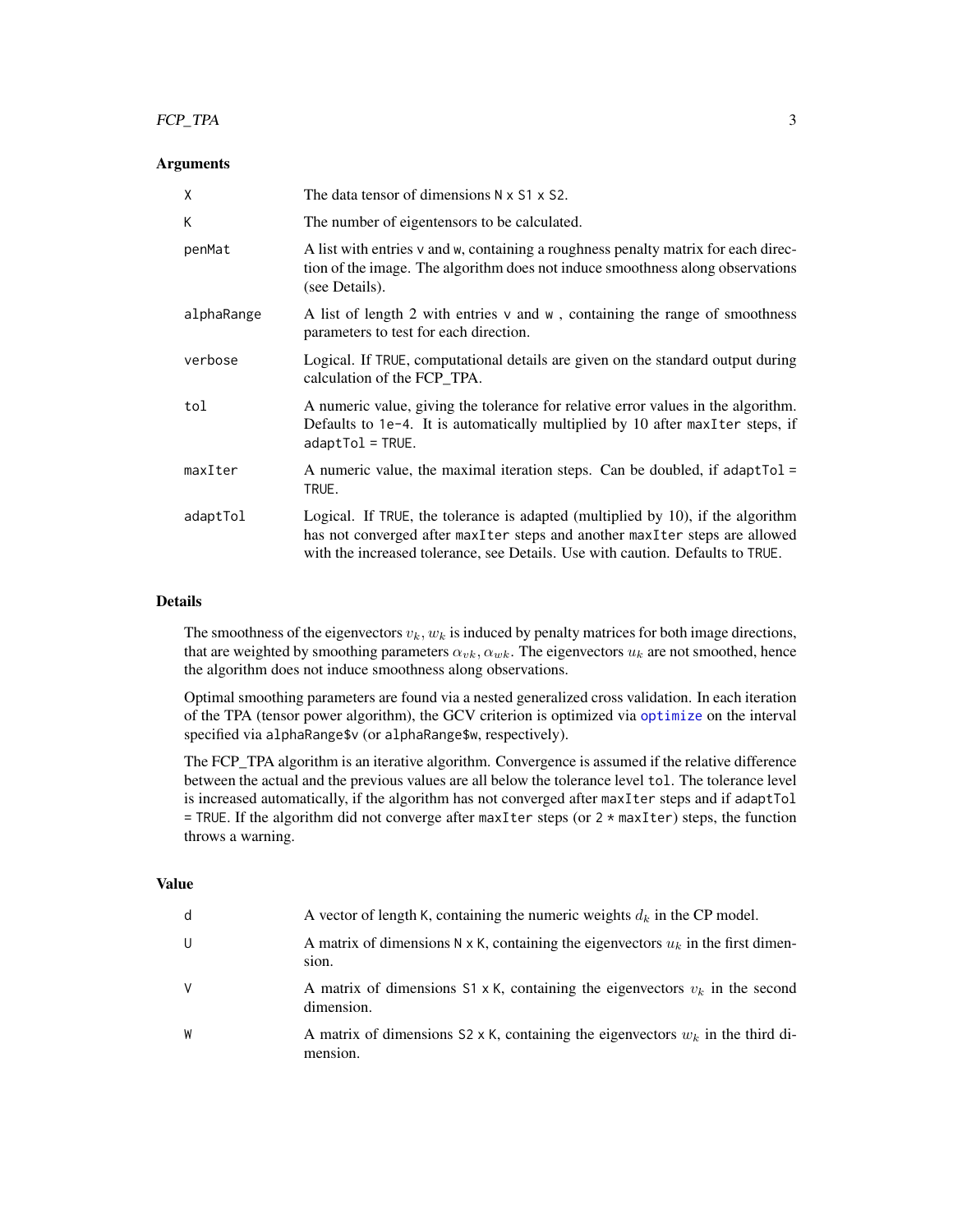#### <span id="page-3-0"></span>References

G. I. Allen, "Multi-way Functional Principal Components Analysis", IEEE International Workshop on Computational Advances in Multi-Sensor Adaptive Processing, 2013.

#### See Also

[fcptpaBasis](#page-0-0)

#### Examples

```
# set.seed(1234)
N < - 100S1 <- 75
S2 < -75# define "true" components
v <- sin(seq(-pi, pi, length.out = S1))
w \leftarrow \exp(\text{seq}(-0.5, 1, \text{length.out} = S2))# simulate tensor data with dimensions N x S1 x S2
X \leq -rnorm(N, sd = 0.5) % %o% v %o% w
# create penalty matrices (penalize first differences for each dimension)
Pv <- crossprod(diff(diag(S1)))
Pw <- crossprod(diff(diag(S2)))
# estimate one eigentensor
res \leq FCP_TPA(X, K = 1, penMat = list(v = Pv, w = Pw),
            alphaRange = list(v = c(1e-4, 1e4), w = c(1e-4, 1e4)),verbose = TRUE)
# plot the results and compare to true values
plot(res$V)
points(v/sqrt(sum(v^2)), pch = 20)
legend("topleft", legend = c("True", "Estimated"), pch = c(20, 1))
plot(res$W)
points(w/sqrt(sum(w^2)), pch = 20)
legend("topleft", legend = c("True", "Estimated"), pch = c(20, 1))
```
<span id="page-3-1"></span>MFPCA *Multivariate functional principal component analysis for functions on different (dimensional) domains*

#### Description

This function calculates a multivariate functional principal component analysis (MFPCA) based on i.i.d. observations  $x_1, \ldots, x_N$  of a multivariate functional data-generating process  $X = (X^{(1)}, \ldots X^{(p)})$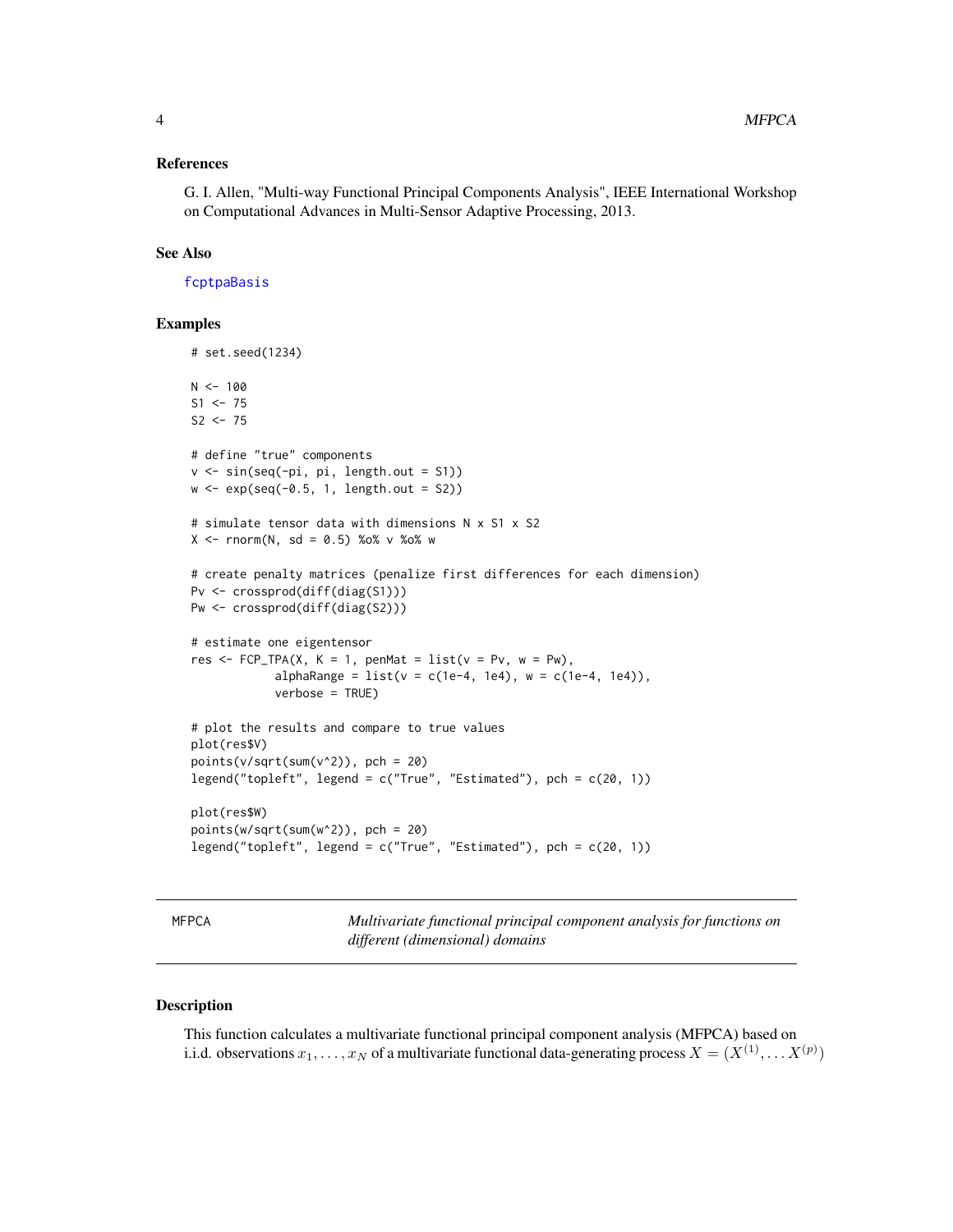#### <span id="page-4-0"></span>MFPCA 5

with elements  $X^{(j)} \in L^2(\mathcal{T}_j)$  defined on a domain  $\mathcal{T}_j \subset IR^{d_j}$ . In particular, the elements can be defined on different (dimensional) domains. The results contain the mean function, the estimated multivariate functional principal components  $\hat{\psi}_1,\ldots,\hat{\psi}_M$  (having the same structure as  $x_i$ ), the associated eigenvalues  $\hat{\nu}_1 \geq \ldots \geq \hat{\nu}_M > 0$  and the individual scores  $\hat{\rho}_{im} = \langle x_i, \hat{\psi}_m \rangle$ . Moreover, estimated trajectories for each observation based on the truncated Karhunen-Loeve representation

$$
\hat{x}_i = \sum_{m=1}^M \hat{\rho}_{im} \hat{\psi}_m
$$

are given if desired (fit = TRUE). The implementation of the observations  $x_i = (x_i^{(1)}, \dots, x_i^{(p)}), i =$  $1, \ldots, N$ , the mean function and multivariate functional principal components  $\hat{\psi}_1, \ldots, \hat{\psi}_M$  uses the [multiFunData](#page-0-0) class, which is defined in the package funData.

#### Usage

```
MFPCA(
  mFData,
  M,
  uniExpansions,
  weights = rep(1, length(mFData)),
  fit = FALSE,approx.eigen = FALSE,
  bootstrap = FALSE,
  nBootstrap = NULL,
  bootstrapAlpha = 0.05,
  bootstrapStrat = NULL,
  verbose = options()$verbose
)
```
#### Arguments

| mFData        | A multiFunData object containing the N observations.                                                                                                                                                                                                                                                                                                                                                                                                                                   |
|---------------|----------------------------------------------------------------------------------------------------------------------------------------------------------------------------------------------------------------------------------------------------------------------------------------------------------------------------------------------------------------------------------------------------------------------------------------------------------------------------------------|
| M             | The number of multivariate functional principal components to calculate.                                                                                                                                                                                                                                                                                                                                                                                                               |
| uniExpansions | A list characterizing the (univariate) expansion that is calculated for each ele-<br>ment. See Details.                                                                                                                                                                                                                                                                                                                                                                                |
| weights       | An optional vector of weights, defaults to 1 for each element. See Details.                                                                                                                                                                                                                                                                                                                                                                                                            |
| fit           | Logical. If TRUE, a truncated multivariate Karhunen-Loeve representation for<br>the data is calculated based on the estimated scores and eigenfunctions.                                                                                                                                                                                                                                                                                                                               |
| approx.eigen  | Logical. If TRUE, the eigenanalysis problem for the estimated covariance matrix<br>is solved approximately using the <b>irlba</b> package, which is much faster. If the<br>number M of eigenvalues to calculate is high with respect to the number of ob-<br>servations in mFData or the number of estimated univariate eigenfunctions, the<br>approximation may be inappropriate. In this case, approx.eigen is set to FALSE<br>and the function throws a warning. Defaults to FALSE. |
| bootstrap     | Logical. If TRUE, pointwise bootstrap confidence bands are calculated for the<br>multivariate functional principal components. Defaults to FALSE. See Details.                                                                                                                                                                                                                                                                                                                         |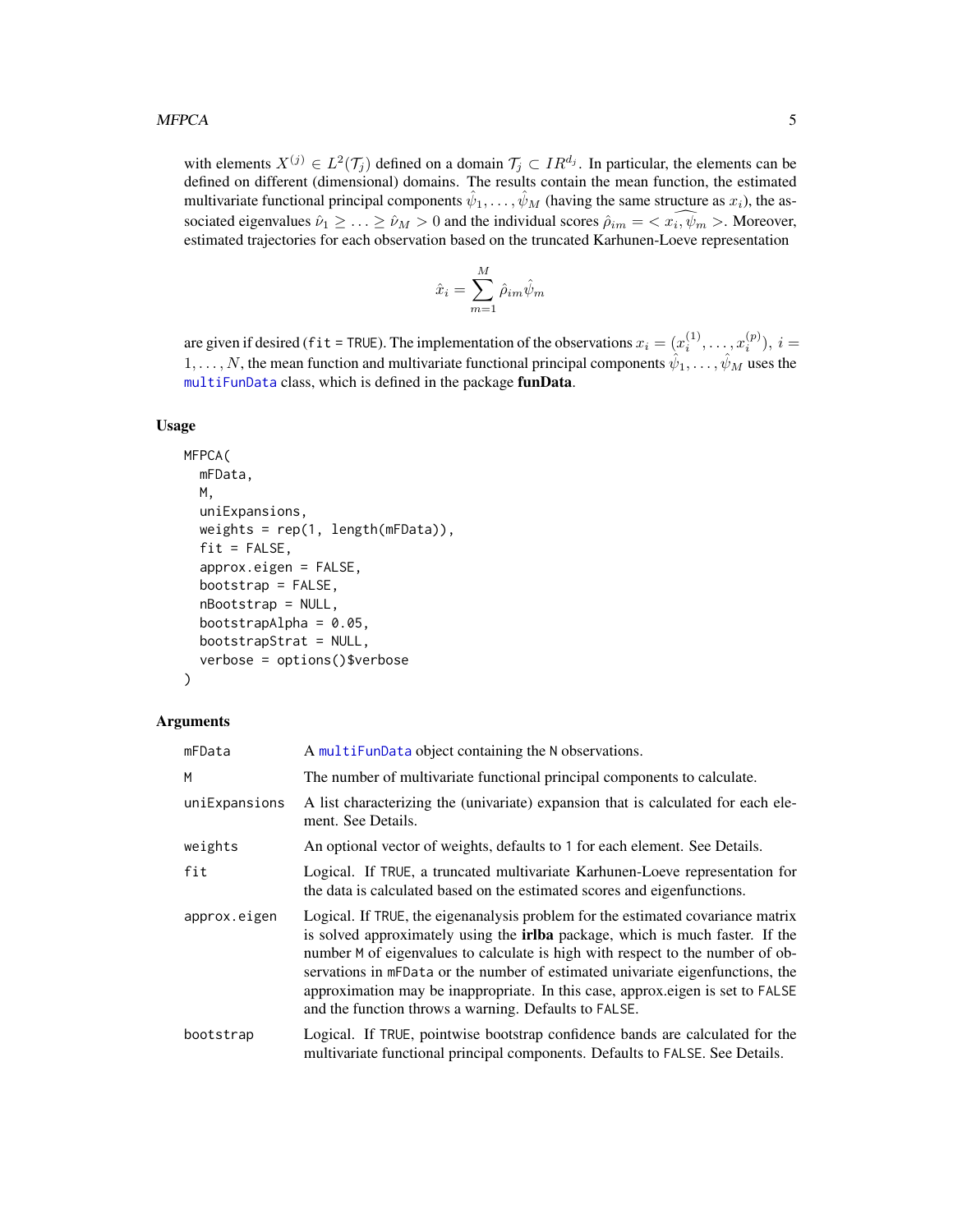<span id="page-5-0"></span>

| nBootstrap | The number of bootstrap iterations to use. Defaults to NULL, which leads to an<br>error, if bootstrap = TRUE.                                                                                                                                                                                                                                                                                                    |
|------------|------------------------------------------------------------------------------------------------------------------------------------------------------------------------------------------------------------------------------------------------------------------------------------------------------------------------------------------------------------------------------------------------------------------|
|            | bootstrapAlpha A vector of numerics (or a single number) giving the significance level for boot-<br>strap intervals. Defaults to $0.05$ .                                                                                                                                                                                                                                                                        |
|            | bootstrapStrat A stratification variable for bootstrap. Must be a factor of length n0bs (mFData)<br>or NULL (default). If NULL, no stratification is made in the bootstrap resam-<br>pling, i.e. the curves are sampled with replacement. If bootstrapStrat is not<br>NULL, the curves are resampled with replacement within the groups defined by<br>bootstrapStrat, hence keeping the group proportions fixed. |
| verbose    | Logical. If TRUE, the function reports extra-information about the progress (incl.<br>timestamps). Defaults to options()\$verbose.                                                                                                                                                                                                                                                                               |

#### Details

Weighted MFPCA: If the elements vary considerably in domain, range or variation, a weight vector  $w_1, \ldots, w_p$  can be supplied and the MFPCA is based on the weighted scalar product

<< f, 
$$
g \gg w = \sum_{j=1}^{p} w_j \int_{\mathcal{T}_j} f^{(j)}(t) g^{(j)}(t) dt
$$

and the corresponding weighted covariance operator  $\Gamma_w$ .

Bootstrap: If bootstrap = TRUE, pointwise bootstrap confidence bands are generated for the multivariate eigenvalues  $\hat{\nu}_1, \dots, \hat{\nu}_M$  as well as for multivariate functional principal components  $\hat{\psi}_1,\ldots,\hat{\psi}_M$ . The parameter nBootstrap gives the number of bootstrap iterations. In each iteration, the observations are resampled on the level of (multivariate) functions and the whole MFPCA is recalculated. In particular, if the univariate basis depends on the data (FPCA approaches), basis functions and scores are both re-estimated. If the basis functions are fixed (e.g. splines), the scores from the original estimate are used to speed up the calculations. The confidence bands for the eigenfunctions are calculated separately for each element as pointwise percentile bootstrap confidence intervals. Analogously, the confidence bands for the eigenvalues are also percentile bootstrap confidence bands. The significance level(s) can be defined by the bootstrapAlpha parameter, which defaults to 5%. As a result, the MFPCA function returns a list CI of the same length as bootstrapAlpha, containing the lower and upper bounds of the confidence bands for the principal components as multiFunData objects of the same structure as mFData. The confidence bands for the eigenvalues are returned in a list CIvalues, containing the upper and lower bounds for each significance level.

Univariate Expansions: The multivariate functional principal component analysis relies on a univariate basis expansion for each element  $X^{(j)}$ . The univariate basis representation is calculated using the [univDecomp](#page-21-1) function, that passes the univariate functional observations and optional parameters to the specific function. The univariate decompositions are specified via the uniExpansions argument in the MFPCA function. It is a list of the same length as the mFData object, i.e. having one entry for each element of the multivariate functional data. For each element, uniExpansion must specify at least the type of basis functions to use. Additionally, one may add further parameters. The following basis representations are supported:

• Given basis functions. Then uniExpansions[[j]] = list(type = "given", functions, scores, ortho), where functions is a funData object on the same domain as mFData, containing the given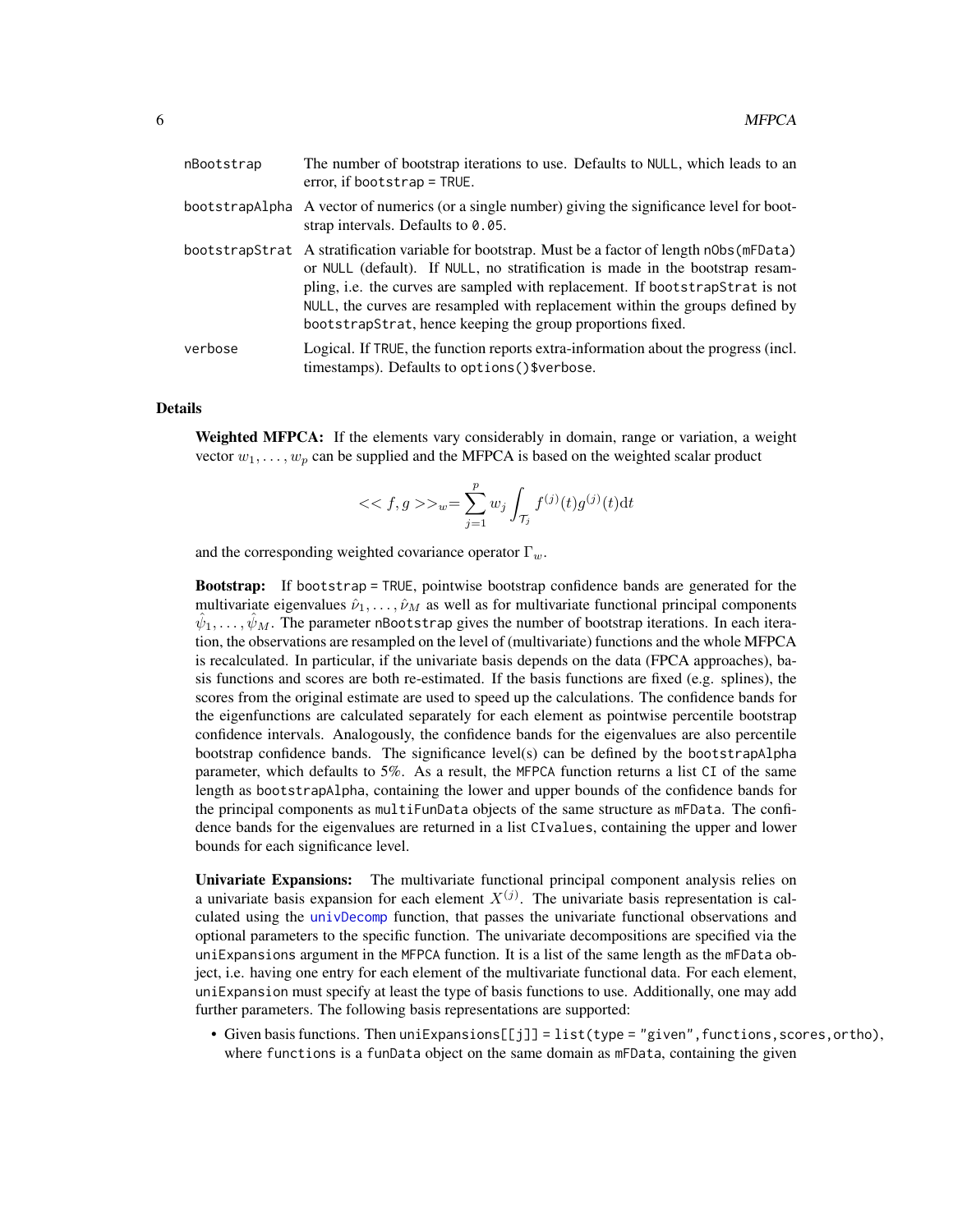<span id="page-6-0"></span>basis functions. The parameters scores and ortho are optional. scores is an N x K matrix containing the scores (or coefficients) of the observed functions for the given basis functions, where N is the number of observed functions and K is the number of basis functions. Note that the scores need to be demeaned to give meaningful results. If scores are not supplied, they are calculated using the given basis functions. The parameter ortho specifies whether the given basis functions are orthonormal orhto = TRUE or not ortho = FALSE. If ortho is not supplied, the functions are treated as non-orthogonal. scores and ortho are not checked for plausibility, use them at your own risk!

- Univariate functional principal component analysis. Then uniExpansions[[j]] = list(type = "uFPCA",nbasis,pve,npc,makePD), where nbasis,pve,npc,makePD are parameters passed to the [PACE](#page-10-1) function for calculating the univariate functional principal component analysis.
- Basis functions expansions from the package **fda**. Then  $uniExpansions[1] = list(type$  $=$  "fda",...), where ... are passed to [funData2fd](#page-0-0), which heavily builds on [eval.fd](#page-0-0). If fda is not available, a warning is thrown.
- Spline basis functions (not penalized). Then uniExpansions[[j]] = list(type = "splines1D", bs, m, k), where bs, m, k are passed to the functions [univDecomp](#page-21-1) and [univExpansion](#page-22-1). For two-dimensional tensor product splines, use type = "splines2D".
- Spline basis functions (with smoothness penalty). Then  $uniExpansions[[j]] = list(type$  $=$  "splines1Dpen",bs,m,k), where bs,m,k are passed to the functions [univDecomp](#page-21-1) and [univExpansion](#page-22-1). Analogously to the unpenalized case, use type = "splines2Dpen" for 2D penalized tensor product splines.
- Cosine basis functions. Use uniExpansions[[j]] = list(type = "DCT2D",qThresh,parallel) for functions one two-dimensional domains (images) and type = "DCT3D" for 3D images. The calculation is based on the discrete cosine transform (DCT) implemented in the Clibrary fftw3. If this library is not available, the function will throw a warning. qThresh gives the quantile for hard thresholding the basis coefficients based on their absolute value. If parallel = TRUE, the coefficients for different images are calculated in parallel.

See [univDecomp](#page-21-1) and [univExpansion](#page-22-1) for details.

#### Value

An object of class MFPCAfit containing the following components:

| values       | A vector of estimated eigenvalues $\hat{\nu}_1, \dots, \hat{\nu}_M$ .                                                                                                                |
|--------------|--------------------------------------------------------------------------------------------------------------------------------------------------------------------------------------|
| functions    | A multifundata object containing the estimated multivariate functional princi-<br>pal components $\hat{\psi}_1, \dots, \hat{\psi}_M$ .                                               |
| scores       | A matrix of dimension N x M containing the estimated scores $\hat{\rho}_{im}$ .                                                                                                      |
| vectors      | A matrix representing the eigenvectors associated with the combined univariate<br>score vectors. This might be helpful for calculating predictions.                                  |
| normFactors  | The normalizing factors used for calculating the multivariate eigenfunctions and<br>scores. This might be helpful when calculation predictions.                                      |
| meanFunction | A multivariate functional data object, corresponding to the mean function. The<br>MFPCA is applied to the de-meaned functions in mFData.                                             |
| fit          | A multifundata object containing estimated trajectories for each observation<br>based on the truncated Karhunen-Loeve representation and the estimated scores<br>and eigenfunctions. |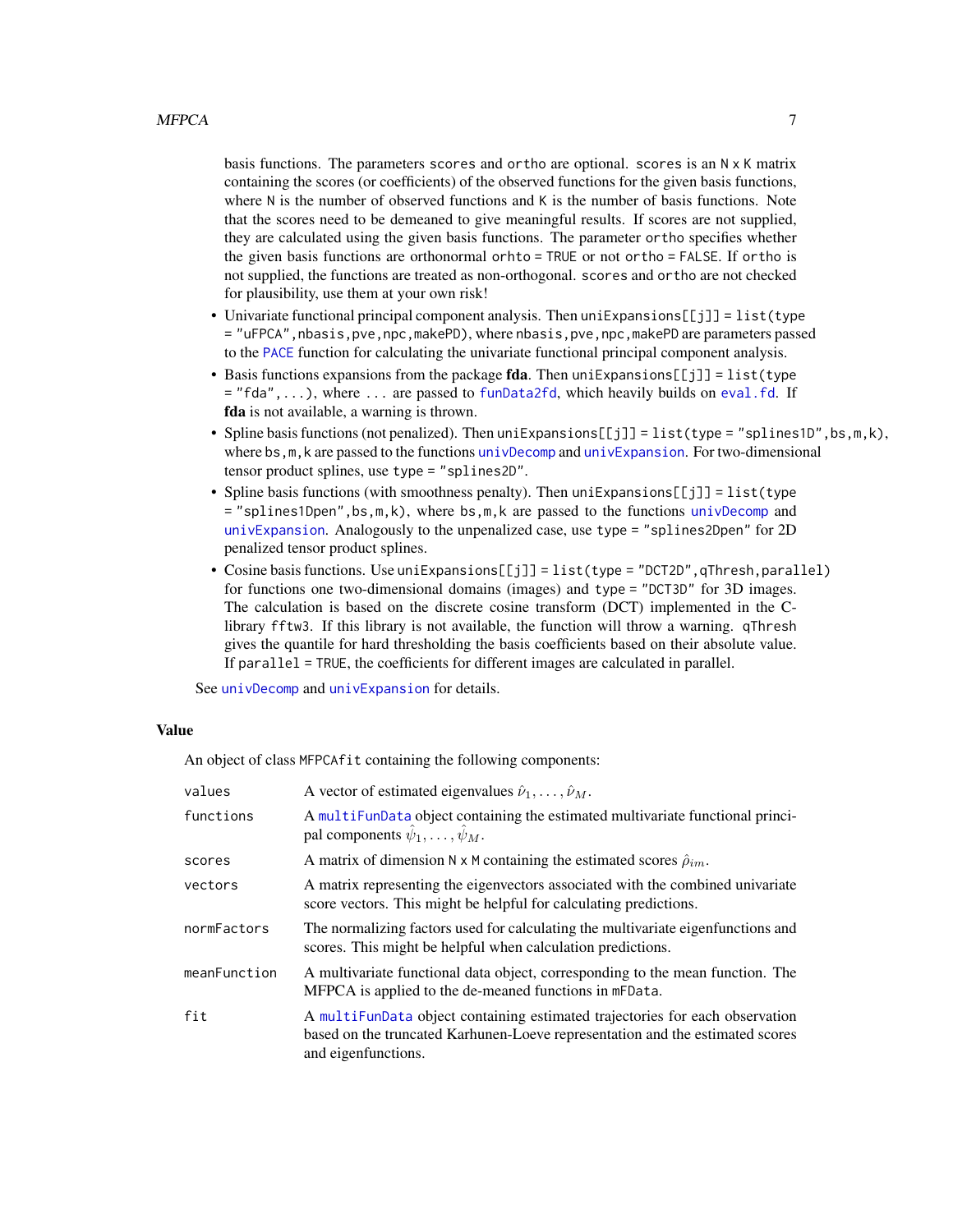<span id="page-7-0"></span>

| СI       | A list of the same length as bootstrapalpha, containing the pointwise lower                                                                                                                |
|----------|--------------------------------------------------------------------------------------------------------------------------------------------------------------------------------------------|
|          | and upper bootstrap confidence bands for each eigenfunction and each signifi-                                                                                                              |
|          | cance level in form of multiFunData objects (only if bootstrap = TRUE).                                                                                                                    |
| CIvalues | A list of the same length as bootstrapalpha, containing the lower and upper<br>bootstrap confidence bands for each eigenvalue and each significance level (only<br>if bootstrap $=$ TRUE). |

#### References

C. Happ, S. Greven (2018): Multivariate Functional Principal Component Analysis for Data Observed on Different (Dimensional) Domains. Journal of the American Statistical Association, 113(522): 649-659. DOI: doi: [10.1080/01621459.2016.1273115](https://doi.org/10.1080/01621459.2016.1273115)

C. Happ-Kurz (2020): Object-Oriented Software for Functional Data. Journal of Statistical Software, 93(5): 1-38. DOI: doi: [10.18637/jss.v093.i05](https://doi.org/10.18637/jss.v093.i05)

#### See Also

See Happ-Kurz (2020. doi: [10.18637/jss.v093.i05\)](https://doi.org/10.18637/jss.v093.i05) for a general introduction to the **funData** package and it's interplay with MFPCA. This file also includes a case study on how to use MFPCA. Useful functions: [multiFunData](#page-0-0), [PACE](#page-10-1), [univDecomp](#page-21-1), [univExpansion](#page-22-1), [summary](#page-18-1), [plot](#page-12-1), [scoreplot](#page-16-1)

```
oldPar <- par(no.readonly = TRUE)
set.seed(1)
### simulate data (one-dimensional domains)
sim <- simMultiFunData(type = "split", argvals = list(seq(0,1,0.01), seq(-0.5,0.5,0.02)),
                        M = 5, eFunType = "Poly", eValType = "linear", N = 100)
# MFPCA based on univariate FPCA
uFPCA <- MFPCA(sim$simData, M = 5, uniExpansions = list(list(type = "uFPCA"),
                                                                  list(type = "uFPCA"))summary(uFPCA)
plot(uFPCA) # plot the eigenfunctions as perturbations of the mean
scoreplot(uFPCA) # plot the scores
# MFPCA based on univariate spline expansions
splines <- MFPCA(sim$simData, M = 5, uniExpansions = list(list(type = "splines1D", k = 10),
                                                      list(type = "splines1D", k = 10)),fit = TRUE) # calculate reconstruction, too
summary(splines)
plot(splines) # plot the eigenfunctions as perturbations of the mean
scoreplot(splines) # plot the scores
### Compare estimates to true eigenfunctions
# flip to make results more clear
uFPCA$functions <- flipFuns(sim$trueFuns, uFPCA$functions)
splines$functions <- flipFuns(sim$trueFuns, splines$functions)
```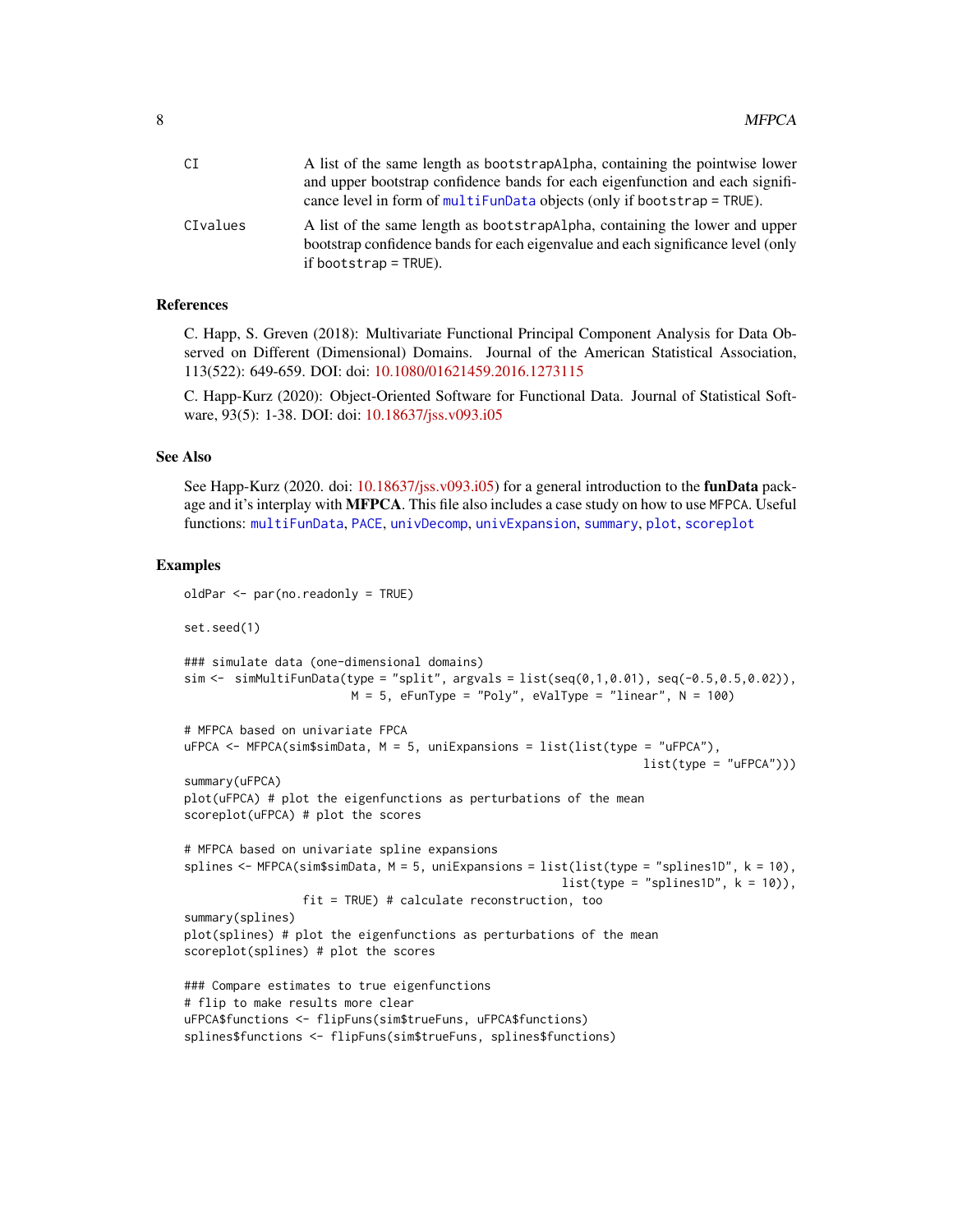#### MFPCA 99

```
par(mfrow = c(1,2))plot(sim$trueFuns[[1]], main = "Eigenfunctions\n1st Element", lwd = 2)
plot(uFPCA$functions[[1]], lty = 2, add = TRUE)
plot(splines$functions[[1]], lty = 3, add = TRUE)
plot(sim$trueFuns[[2]], main = "Eigenfunctions\n2nd Element", lwd = 2)
plot(uFPCA$functions[[2]], lty = 2, add = TRUE)
plot(splines$functions[[2]], lty = 3, add = TRUE)
legend("bottomleft", c("True", "uFPCA", "splines"), lty = 1:3, lwd = c(2,1,1))
# Test reconstruction for the first 10 observations
plot(sim$simData[[1]], obs = 1:10, main = "Reconstruction\n1st Element", lwd = 2)
plot(splines$fit[[1]], obs = 1:10, lty = 2, col = 1, add = TRUE)plot(sim$simData[[2]], obs = 1:10, main = "Reconstruction\n2nd Element", lwd = 2)
plot(splines$fit[[2]], obs = 1:10, lty = 2, col = 1, add = TRUE)legend("bottomleft", c("True", "Reconstruction"), lty = c(1,2), lwd = c(2,1))# MFPCA with Bootstrap-CI for the first 2 eigenfunctions
### ATTENTION: Takes long
splinesBoot <- MFPCA(sim$simData, M = 2, uniExpansions = list(list(type = "splines1D", k = 10),
                                                      list(type = "splines1D", k = 10)),bootstrap = TRUE, nBootstrap = 100, bootstrapAlpha = c(0.05, 0.1), verbose = TRUE)
summary(splinesBoot)
plot(splinesBoot$functions[[1]], ylim = c(-2,1.5))
plot(splinesBoot$CI$alpha_0.05$lower[[1]], lty = 2, add = TRUE)
plot(splinesBoot$CI$alpha_0.05$upper[[1]], lty = 2, add = TRUE)
plot(splinesBoot$CI$alpha_0.1$lower[[1]], lty = 3, add = TRUE)
plot(splinesBoot$CI$alpha_0.1$upper[[1]], lty = 3, add = TRUE)
abline(h = 0, col = "gray")plot(splinesBoot$functions[[2]], ylim = c(-1,2.5))
plot(splinesBoot$CI$alpha_0.05$lower[[2]], lty = 2, add = TRUE)
plot(splinesBoot$CI$alpha_0.05$upper[[2]], lty = 2, add = TRUE)
plot(splinesBoot$CI$alpha_0.1$lower[[2]], lty = 3, add = TRUE)
plot(splinesBoot$CI$alpha_0.1$upper[[2]], lty = 3, add = TRUE)
abline(h = 0, col = "gray")legend("topleft", c("Estimate", "95% CI", "90% CI"), lty = 1:3, lwd = c(2,1,1))
# Plot 95% confidence bands for eigenvalues
plot(1:2, splinesBoostValues, pch = 20, ylim = c(0, 1.5),main = "Estimated eigenvalues with 95% CI",
     xlab = "Eigenvalue no.", ylab = "")
arrows(1:2, splinesBoot$CIvalues$alpha_0.05$lower,
      1:2, splinesBoot$CIvalues$alpha_0.05$upper,
      length = 0.05, angle = 90, code = 3)
points(1:2, sim$trueVals[1:2], pch = 20, col = 4)legend("topright", c("Estimate", "True value"), pch = 20, col = <math>c(1, 4)</math>)
```
### simulate data (two- and one-dimensional domains)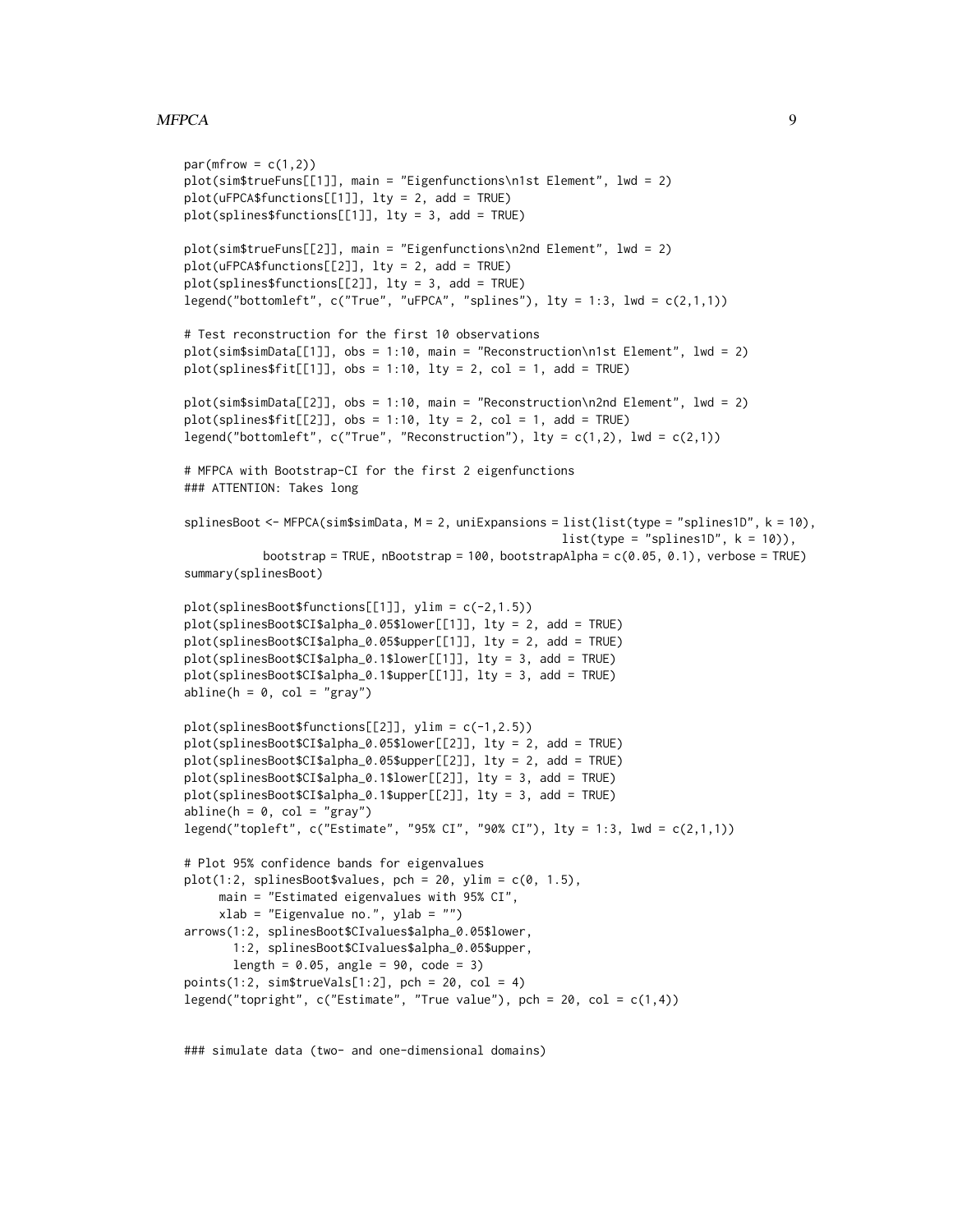```
### ATTENTION: Takes long
set.seed(2)
sim <- simMultiFunData(type = "weighted",
           argvals = list(list(seq(0,1,0.01), seq(-1,1,0.02)), list(seq(-0.5,0.5,0.01))),M = list(c(4,5), 20), eFunType = list(c("Fourier", "Fourier"), "Poly"),eValType = "exponential", N = 150)
# MFPCA based on univariate spline expansions (for images) and univariate FPCA (for functions)
pca <- MFPCA(sim$simData, M = 10,
             uniExpansions = list(list(type = "splines2D", k = c(10, 12)),list(type = "uFPCA"))summary(pca)
plot(pca) # plot the eigenfunctions as perturbations of the mean
scoreplot(pca) # plot the scores
### Compare to true eigenfunctions
# flip to make results more clear
pca$functions <- flipFuns(sim$trueFuns[1:10], pca$functions)
par(mfrow = c(5, 2), mar = rep(2, 4))for(m in 2:6) # for m = 1, image.plot (used in plot(funData)) produces an error...
{
  plot(sim$trueFuns[[1]], main = paste("True, m = ", m), obs = m)
  plot(pca$functions[[1]], main = paste("Estimate, m = ", m), obs = m)
}
par(mfrow = c(1,1))plot(sim$trueFuns[[2]], main = "Eigenfunctions (2nd element)", lwd = 2, obs= 1:5)
plot(pca$functions[[2]], lty = 2, add = TRUE, obs = 1:5)legend("bottomleft", c("True", "MFPCA"), lty = 1:2, lwd = c(2,1))par(oldPar)
```
multivExpansion *Calculate multivariate basis expansion*

#### Description

Calculate multivariate basis expansion

#### Usage

```
multivExpansion(multiFuns, scores)
```
#### Arguments

| multiFuns | A multivariate functional data object, containing the multivariate basis functions |
|-----------|------------------------------------------------------------------------------------|
| scores    | A matrix containing the scores for each observation in each row. The number of     |
|           | columns must match the number of basis functions.                                  |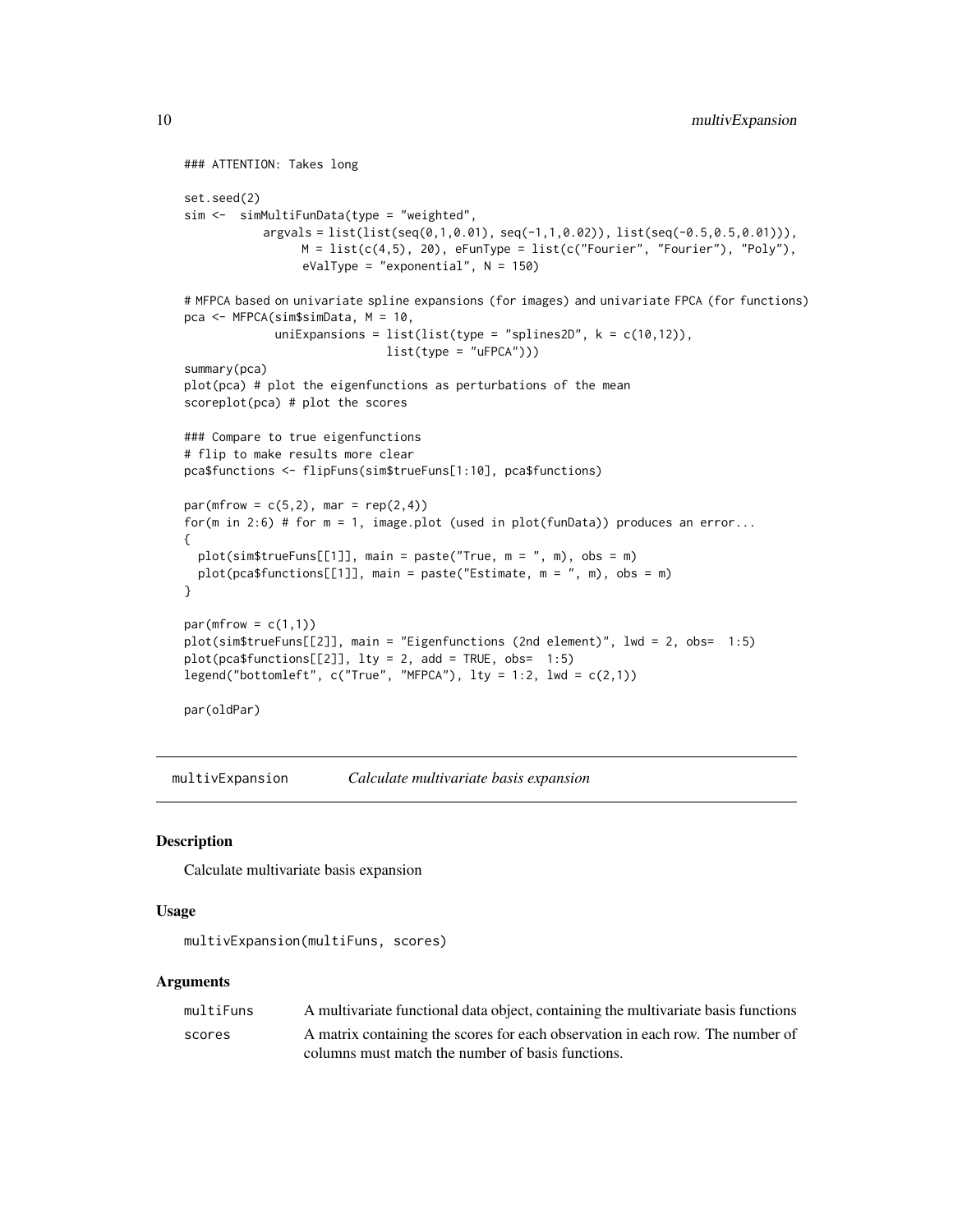#### <span id="page-10-0"></span> $PACE$  11

#### Value

A multiFunData object containing the expanded functions for each observation.

<span id="page-10-1"></span>

| <b>PACE</b> | Univariate functional principal component analysis by smoothed co- |
|-------------|--------------------------------------------------------------------|
|             | variance                                                           |

#### Description

This function calculates a univariate functional principal components analysis by smoothed covariance based on code from fpca.sc in package refund.

### Usage

```
PACE(
  funDataObject,
 predData = NULL,
 nbasis = 10,
 pve = 0.99,
 npc = NULL,makePD = FALSE,
 cov.weight.type = "none"
)
```
#### Arguments

| funDataObject | An object of class funData or irregFunData containing the functional data<br>observed, for which the functional principal component analysis is calculated.<br>If the data is sampled irregularly (i.e. of class irregFunData), funDataObject<br>is transformed to a funData object first. |
|---------------|--------------------------------------------------------------------------------------------------------------------------------------------------------------------------------------------------------------------------------------------------------------------------------------------|
| predData      | An object of class funData, for which estimated trajectories based on a trun-<br>cated Karhunen-Loeve representation should be estimated. Defaults to NULL,<br>which implies prediction for the given data.                                                                                |
| nbasis        | An integer, representing the number of B-spline basis functions used for esti-<br>mation of the mean function and bivariate smoothing of the covariance surface.<br>Defaults to 10 (cf. fpca.sc in refund).                                                                                |
| pve           | A numeric value between 0 and 1, the proportion of variance explained: used to<br>choose the number of principal components. Defaults to $0.99$ (cf. fpca.sc in<br>refund).                                                                                                                |
| npc           | An integer, giving a prespecified value for the number of principal components.<br>Defaults to NULL. If given, this overrides pve (cf. fpca.sc in refund).                                                                                                                                 |
| makePD        | Logical: should positive definiteness be enforced for the covariance surface es-<br>timate? Defaults to FALSE (cf. fpca.sc in <b>refund</b> ).                                                                                                                                             |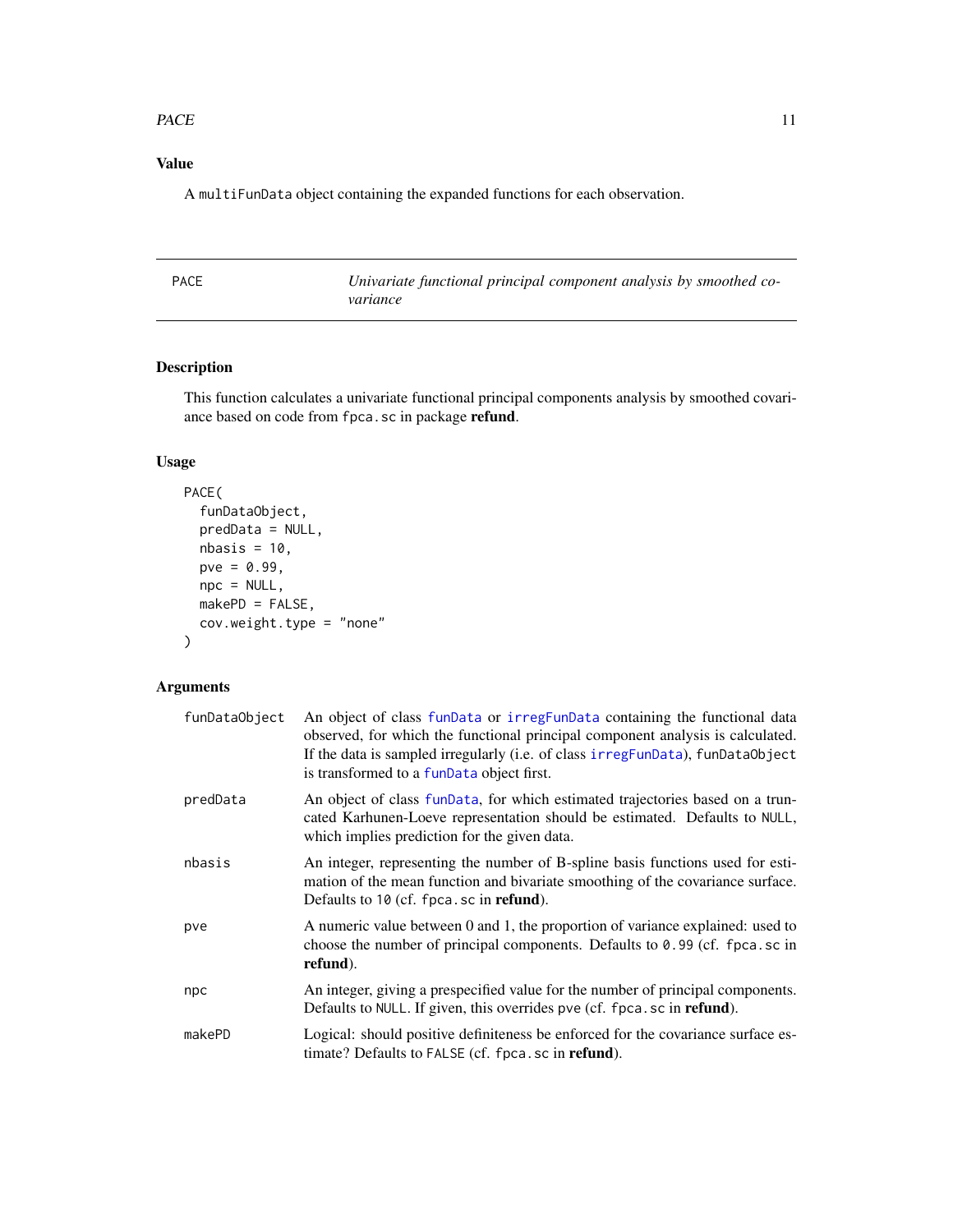<span id="page-11-0"></span>

| cov.weight.type |                                                                                                                                                                                                                                                                           |
|-----------------|---------------------------------------------------------------------------------------------------------------------------------------------------------------------------------------------------------------------------------------------------------------------------|
|                 | The type of weighting used for the smooth covariance estimate. Defaults to<br>"none", i.e. no weighting. Alternatively, "counts" (corresponds to fpca.sc<br>in refund) weights the pointwise estimates of the covariance function by the<br>number of observation points. |
| <b>Value</b>    |                                                                                                                                                                                                                                                                           |
| mu              | A funData object with one observation, corresponding to the mean function.                                                                                                                                                                                                |
| values          | A vector containing the estimated eigenvalues.                                                                                                                                                                                                                            |
| functions       | A funData object containing the estimated functional principal components.                                                                                                                                                                                                |
| scores          | An matrix of estimated scores for the observations in funDataObject. Each<br>row corresponds to the scores of one observation.                                                                                                                                            |
| fit             | A funData object containing the estimated trajectories based on the truncated<br>Karhunen-Loeve representation and the estimated scores and functional princi-<br>pal components for predData (if this is not NULL) or funDataObject (if predData<br>is NULL).            |
| npc             | The number of functional principal components: either the supplied npc, or the<br>minimum number of basis functions needed to explain proportion pve of the<br>variance in the observed curves (cf. fpca.sc in refund).                                                   |
| sigma2          | The estimated measurement error variance (cf. fpca.sc in refund).                                                                                                                                                                                                         |
| estVar          | The estimated smooth variance function of the data.                                                                                                                                                                                                                       |

#### Warning

This function works only for univariate functional data observed on one-dimensional domains.

#### See Also

[funData](#page-0-0), [fpcaBasis](#page-0-0), [univDecomp](#page-21-1)

```
oldPar <- par(no.readonly = TRUE)
# simulate data
sim \le simFunData(argvals = seq(-1,1,0.01), M = 5, eFunType = "Poly",
                  eValType = "exponential", N = 100)
# calculate univariate FPCA
pca <- PACE(sim$simData, npc = 5)
# Plot the results
par(mfrow = c(1,2))plot(sim$trueFuns, lwd = 2, main = "Eigenfunctions")
# flip estimated functions for correct signs
plot(flipFuns(sim$trueFuns,pca$functions), lty = 2, add = TRUE)
legend("bottomright", c("True", "Estimate"), lwd = c(2,1), lty = c(1,2))
```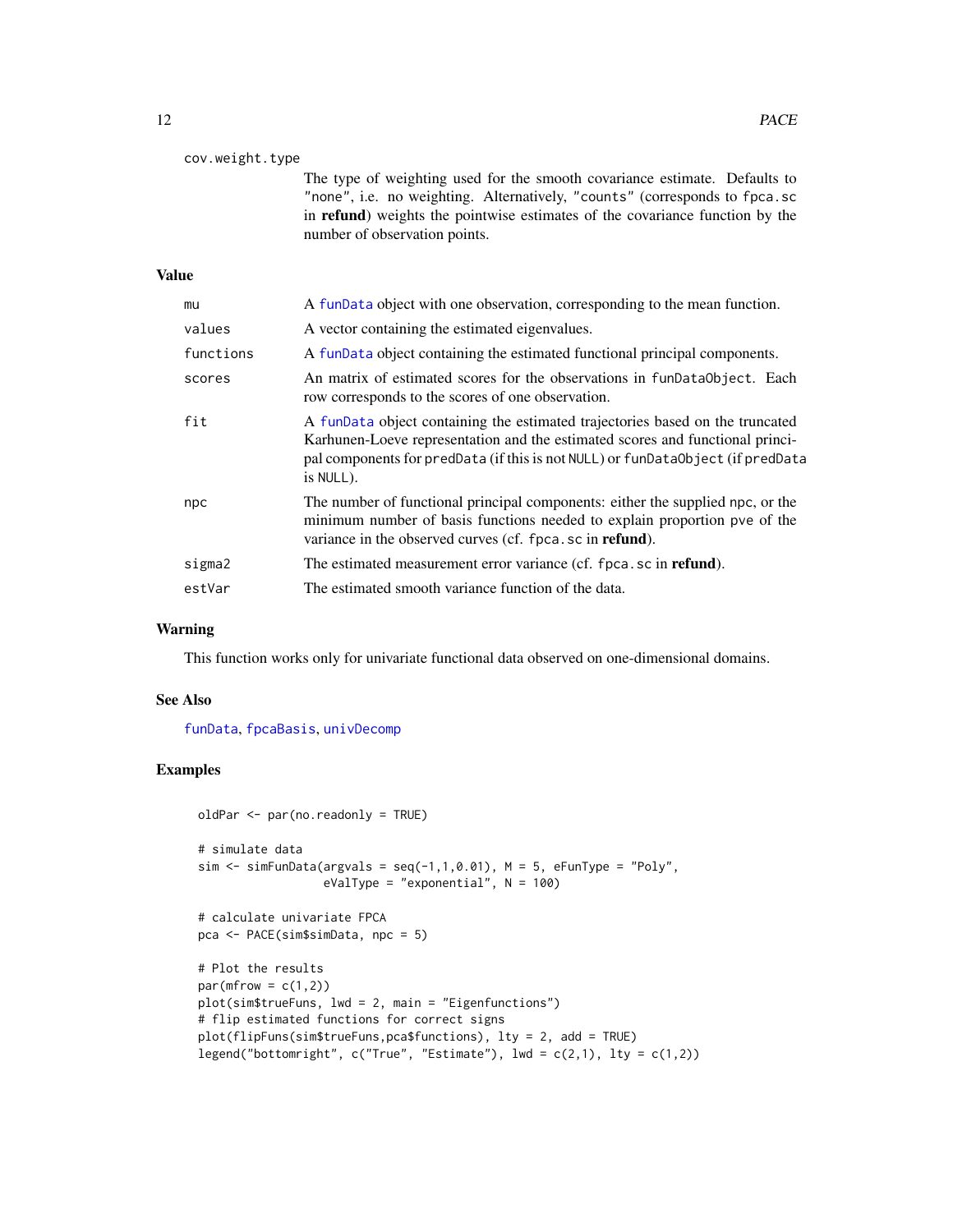```
plot(sim$simData, lwd = 2, main = "Some Observations", obs = 1:7)
plot(pca$fit, lty = 2, obs = 1:7, add = TRUE) # estimates are almost equal to true values
legend("bottomright", c("True", "Estimate"), lwd = c(2,1), lty = c(1,2))
```
par(oldPar)

<span id="page-12-1"></span>plot.MFPCAfit *Plot MFPCA results*

#### Description

Plots the eigenfunctions as perturbations of the mean (i.e. the mean function plus/minus a constant factor times each eigenfunction separately). If all elements have a one-dimensional domain, the plots can be combined, otherwise the effects of adding and subtracting are shown in two separate rows for each eigenfunction.

#### Usage

```
## S3 method for class 'MFPCAfit'
plot(
  x,
 plotPCs = seq_len(nObs(x$functions)),
  stretchFactor = NULL,
  combined = FALSE,
  ...
)
```
#### Arguments

| $\mathsf{x}$  | An object of class MFPCA fit, typically returned by the MFPCA function.                                                                                                                                                  |
|---------------|--------------------------------------------------------------------------------------------------------------------------------------------------------------------------------------------------------------------------|
| plotPCs       | The principal components to be plotted. Defaults to all components in the<br>MFPCAfit object.                                                                                                                            |
| stretchFactor | The factor by which the principal components are multiplied before adding /<br>subtracting them from the mean function. If NULL (the default), the median<br>absolute value of the scores of each eigenfunction is used. |
| combined      | Logical: Should the plots be combined? (Works only if all dimensions are one-<br>dimensional). Defaults to FALSE.                                                                                                        |
| $\ddots$ .    | Further graphical parameters passed to the plot.funData functions for functional<br>data.                                                                                                                                |

#### Value

A plot of the principal components as perturbations of the mean.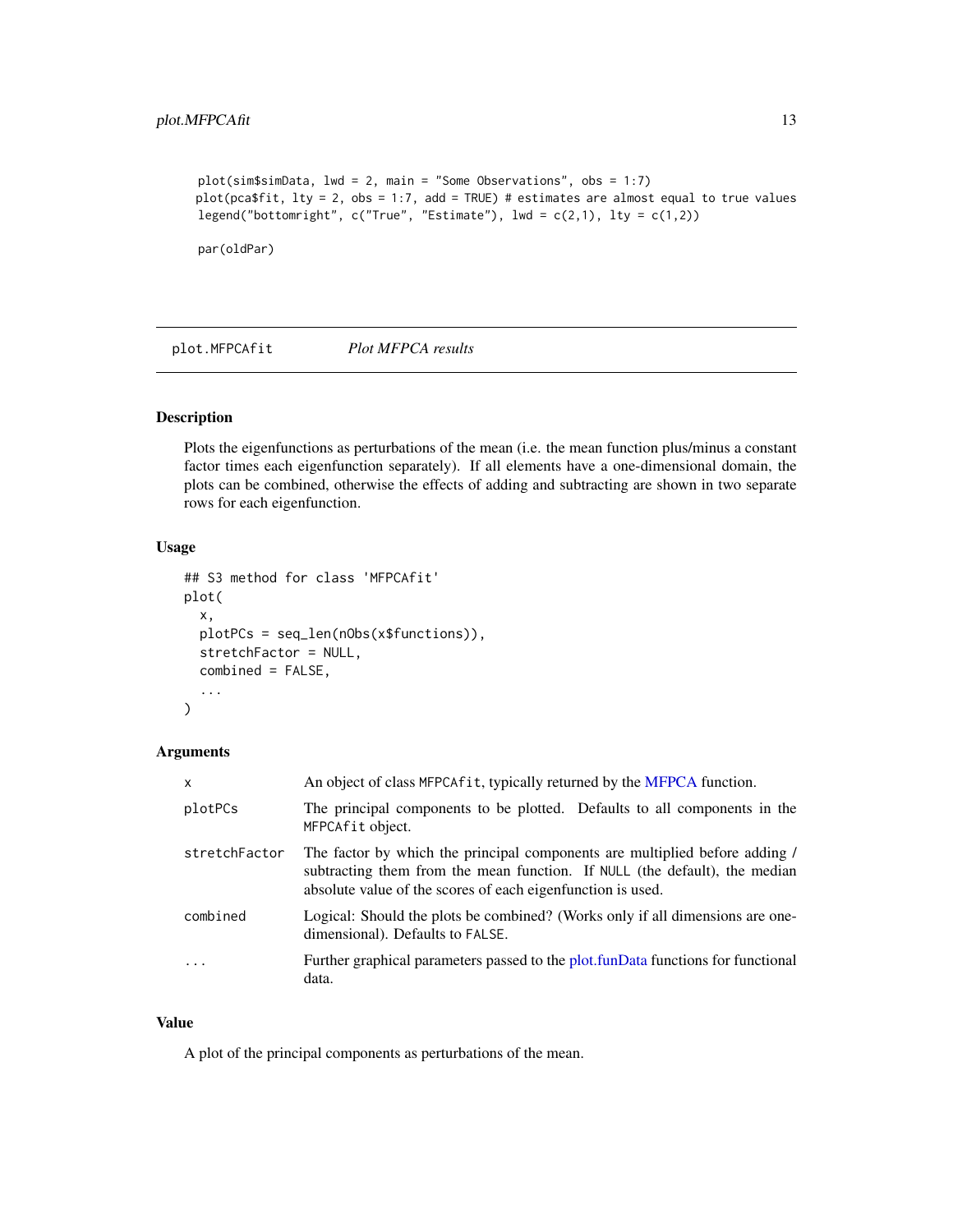#### See Also

[MFPCA](#page-3-1), [plot.funData](#page-0-0)

#### Examples

```
# Simulate multivariate functional data on one-dimensonal domains
# and calculate MFPCA (cf. MFPCA help)
set.seed(1)
# simulate data (one-dimensional domains)
sim <- simMultiFunData(type = "split", argvals = list(seq(0,1,0.01), seq(-0.5,0.5,0.02)),
                       M = 5, eFunType = "Poly", eValType = "linear", N = 100)
# MFPCA based on univariate FPCA
PCA <- MFPCA(sim$simData, M = 5, uniExpansions = list(list(type = "uFPCA"),
                                                     list(type = "uFPCA")))
# Plot the results
plot(PCA, combined = TRUE) # combine addition and subtraction in one plot
```
predict.MFPCAfit *Function prediction based on MFPCA results*

#### Description

Predict functions based on a truncated multivariate Karhunen-Loeve representation:

$$
\hat{x} = \hat{m}u + \sum_{m=1}^{M} \rho_m \hat{\psi}_m
$$

with estimated mean function  $\hat{\mu}$  and principal components  $\psi_m$ . The scores  $\rho_m$  can be either estimated (reconstruction of observed functions) or user-defined (construction of new functions).

#### Usage

```
## S3 method for class 'MFPCAfit'
predict(object, scores = object$scores, ...)
```
#### Arguments

| object   | An object of class MFPCAfit, typically resulting from a MFPCA function call.                                                                                                                                                                                                                         |
|----------|------------------------------------------------------------------------------------------------------------------------------------------------------------------------------------------------------------------------------------------------------------------------------------------------------|
| scores   | A matrix containing the score values. The number of columns in scores must<br>equal the number of principal components in object. Each row represents one<br>curve. Defaults to the estimated scores in object, which yields reconstructions<br>of the original data used for the MFPCA calculation. |
| $\cdots$ | Arguments passed to or from other methods.                                                                                                                                                                                                                                                           |

#### Value

A multiFunData object containing the predicted functions.

<span id="page-13-0"></span>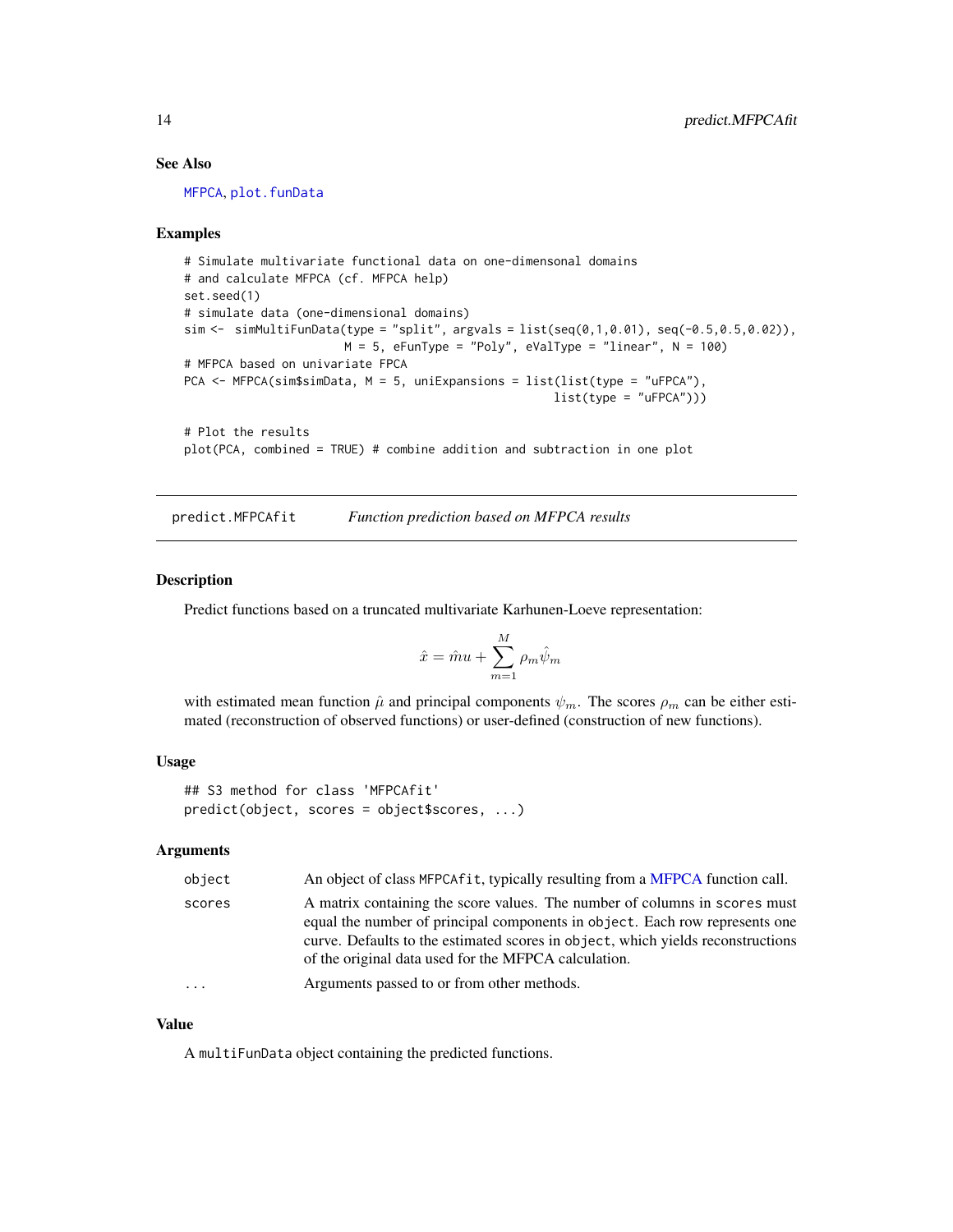#### <span id="page-14-0"></span>print.MFPCAfit 15

#### See Also

[MFPCA](#page-3-1)

#### Examples

```
#' # Simulate multivariate functional data on one-dimensonal domains
# and calculate MFPCA (cf. MFPCA help)
set.seed(1)
# simulate data (one-dimensional domains)
sim \leq simMultiFunData(type = "split", argvals = list(seq(0,1,0.01), seq(-0.5,0.5,0.02)),
                       M = 5, eFunType = "Poly", eValType = "linear", N = 100)
# MFPCA based on univariate FPCA
PCA <- MFPCA(sim$simData, M = 5, uniExpansions = list(list(type = "uFPCA"),
                                                     list(type = "uFPCA"))# Reconstruct the original data
pred <- predict(PCA) # default reconstructs data used for the MFPCA fit
# plot the results: 1st element
plot(sim$simData[[1]]) # original data
plot(pred[[1]], add = TRUE, lty = 2) # reconstruction
# plot the results: 2nd element
plot(sim$simData[[2]]) # original data
plot(pred[[2]], add = TRUE, lty = 2) # reconstruction
```

| print.MFPCAfit | Print the results of a Multivariate Functional Principal Component |  |
|----------------|--------------------------------------------------------------------|--|
|                | Analysis                                                           |  |

#### Description

A print function for class MFPCAfit.

#### Usage

```
## S3 method for class 'MFPCAfit'
print(x, \ldots)
```
#### Arguments

| An object of class MFPCAfit, usually returned by a call to MFPCA. |
|-------------------------------------------------------------------|
|                                                                   |

... Arguments passed to or from other methods.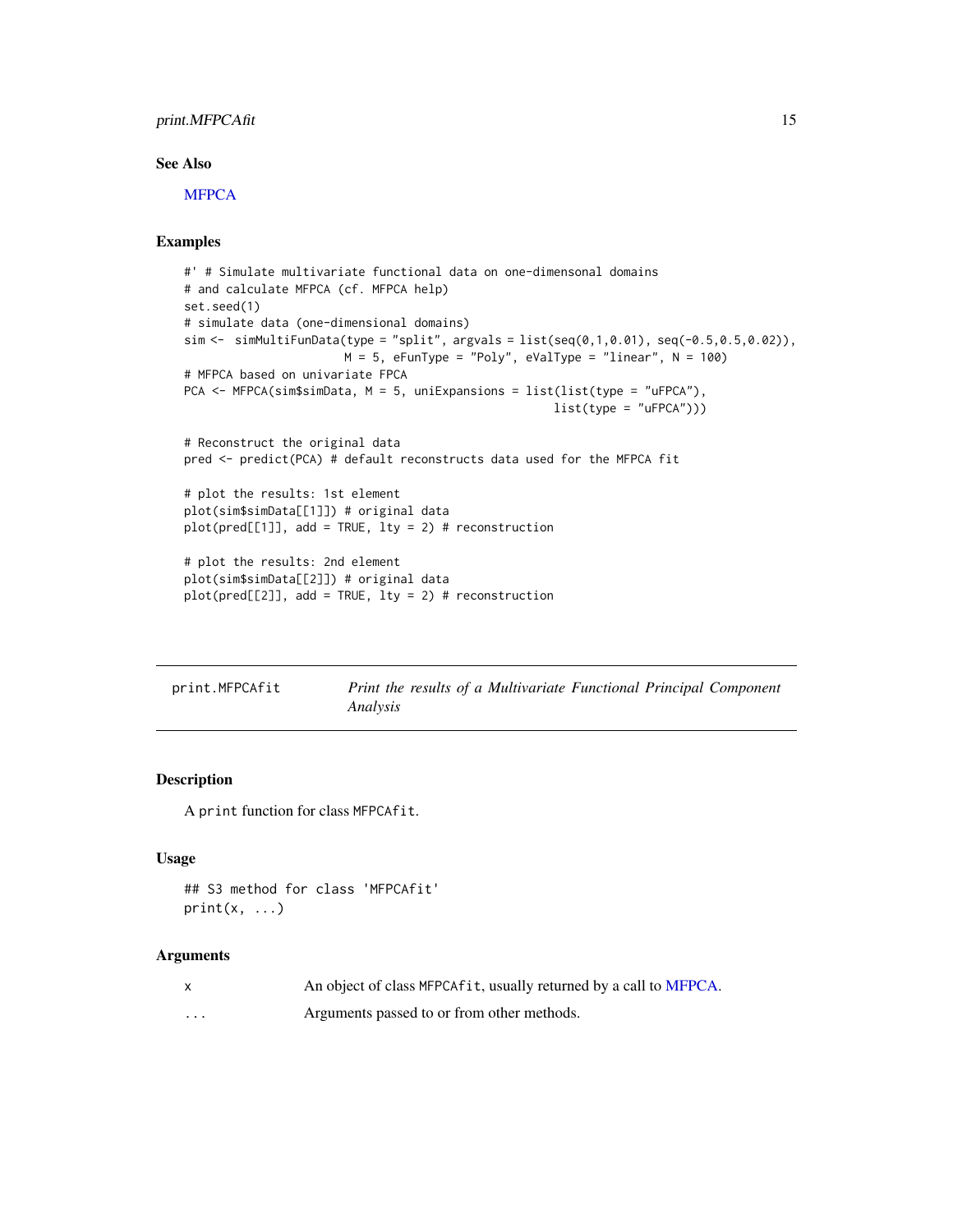<span id="page-15-0"></span>print.summary.MFPCAfit

*Print summary of a Multivariate Functional Principal Component Analysis*

#### Description

A print method for class MFPCAfit.summary

#### Usage

```
## S3 method for class 'summary.MFPCAfit'
print(x, \ldots)
```
#### Arguments

|   | An object of class MFPCA fit. summary, usually returned by a call to MFPCA fit. summary. |
|---|------------------------------------------------------------------------------------------|
| . | Arguments passed to or from other methods.                                               |

|--|

#### Description

Redirects to [plot.default](#page-0-0)

#### Usage

```
scoreplot(PCAobject, ...)
```
#### Arguments

| PCAobject | A principal component object              |
|-----------|-------------------------------------------|
| $\cdots$  | Arguments passed from or to other methods |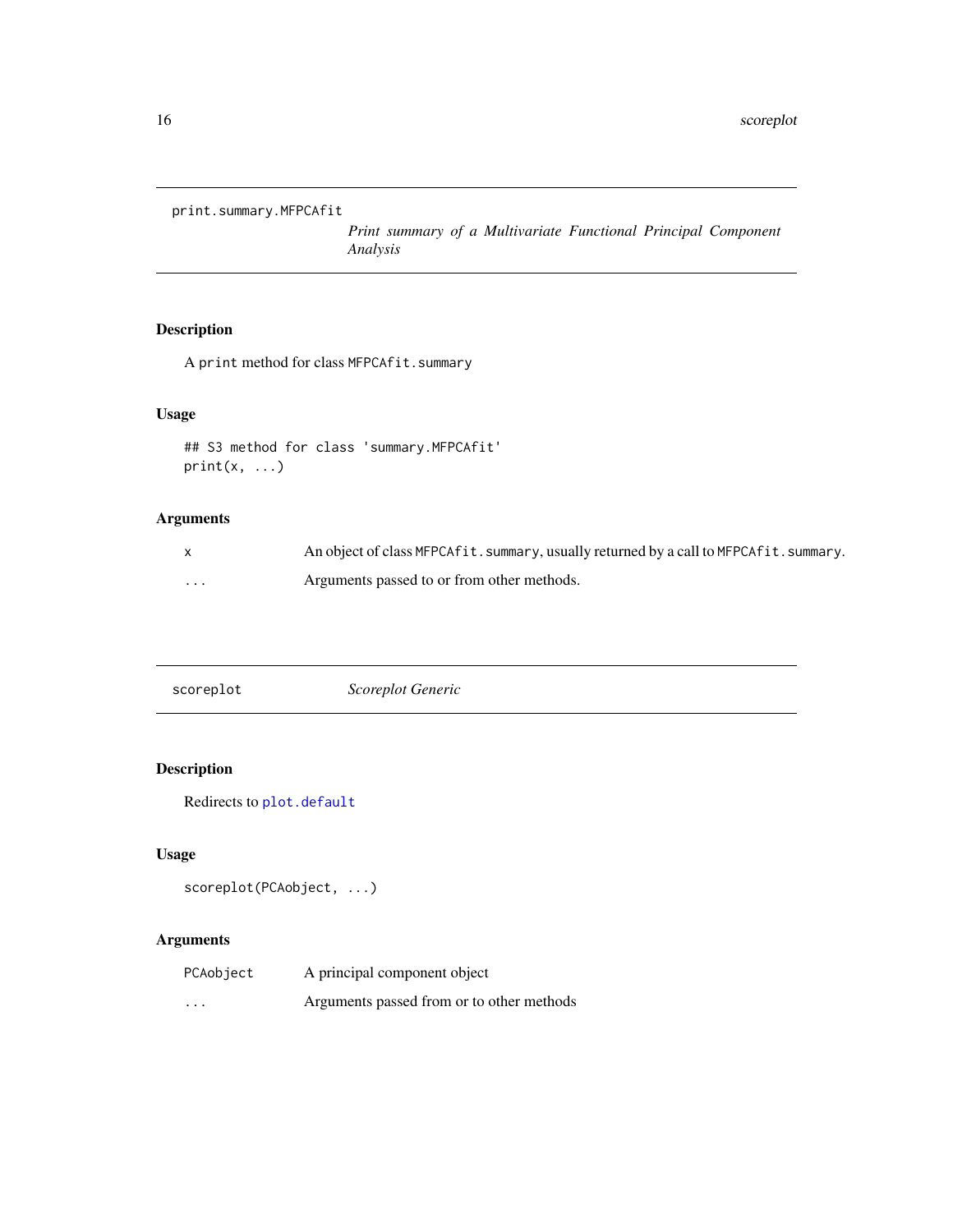<span id="page-16-1"></span><span id="page-16-0"></span>scoreplot.MFPCAfit *Plot the Scores of a Multivariate Functional Principal Component Analysis*

#### Description

This function plots two scores of a multivariate functional principal component analysis for each observation.

#### Usage

```
## S3 method for class 'MFPCAfit'
scoreplot(PCAobject, choices = 1:2, scale = FALSE, ...)
```
#### Arguments

| PCAobject | An object of class MFPCA fit, typically returned by the MFPCA function.                                                                                                  |
|-----------|--------------------------------------------------------------------------------------------------------------------------------------------------------------------------|
| choices   | The indices of the scores that should by displayed. Defaults to $1:2$ , i.e. the<br>scores corresponding to the two leading modes of variability in the data.            |
| scale     | Logical. Should the scores be scaled by the estimated eigenvalues to empha-<br>size the proportions of total variance explained by the components. Defaults to<br>FALSE. |
| $\cdots$  | Further parameters passed to the plot. default function.                                                                                                                 |

#### Value

A bivariate plot of scores.

#### See Also

**[MFPCA](#page-3-1)** 

```
# and calculate MFPCA (cf. MFPCA help)
set.seed(1)
# simulate data (one-dimensional domains)
sim \leq simMultiFunData(type = "split", argvals = list(seq(0,1,0.01), seq(-0.5,0.5,0.02)),
                       M = 5, eFunType = "Poly", eValType = "linear", N = 100)
# MFPCA based on univariate FPCA
PCA <- MFPCA(sim$simData, M = 5, uniExpansions = list(list(type = "uFPCA"),
                                                     list(type = "uFPCA"))# Plot the first two scores
scoreplot(PCA) # no scaling (default)
scoreplot(PCA, scale = TRUE) # scale the scores by the first two eigenvalues
```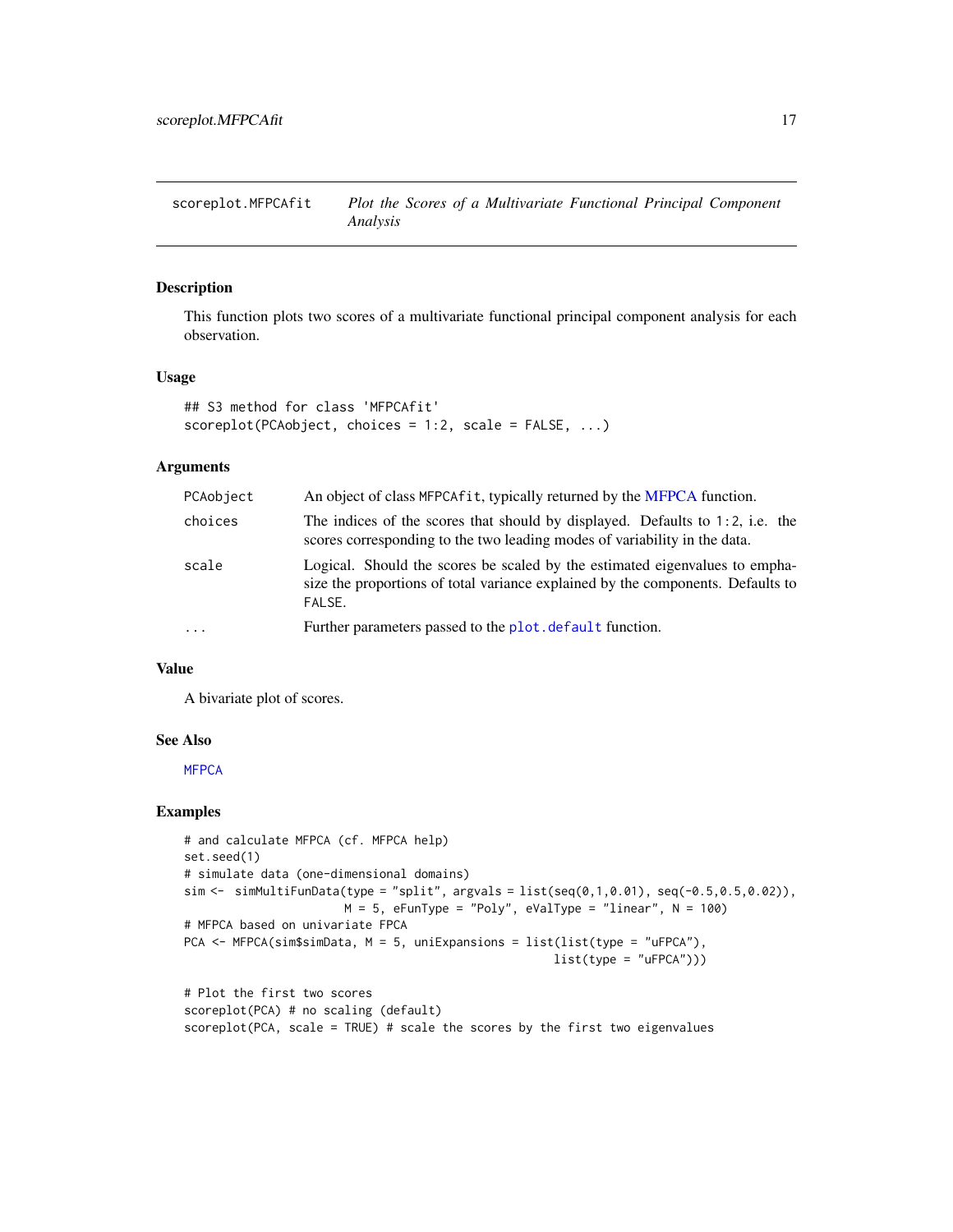<span id="page-17-0"></span>screeplot.MFPCAfit *Screeplot for Multivariate Functional Principal Component Analysis*

#### Description

This function plots the proportion of variance explained by the leading eigenvalues in an MFPCA against the number of the principal component.

#### Usage

```
## S3 method for class 'MFPCAfit'
screeplot(
  x,
 npcs = min(10, length(x$values)),
 type = "lines",
 ylim = NULL,
 main = deparse(substitute(x)),...
)
```
#### Arguments

| $\mathsf{x}$ | An object of class MFPCAfit, typically returned by a call to MFPCA.                                                                                                                                                                                         |
|--------------|-------------------------------------------------------------------------------------------------------------------------------------------------------------------------------------------------------------------------------------------------------------|
| npcs         | The number of eigenvalued to be plotted. Defaults to all eigenvalues if their<br>number is less or equal to 10, otherwise show only the leading first 10 eigenval-<br>ues.                                                                                  |
| type         | The type of screeplot to be plotted. Can be either "lines" or "barplot". De-<br>faults to "lines".                                                                                                                                                          |
| ylim         | The limits for the y axis. Can be passed either as a vector of length 2 or as<br>NULL (default). In the second case, y l im is set to $(0, \max(\text{pve}))$ , with pve the<br>proportion of variance explained by the principal components to be plotted. |
| main         | The title of the plot. Defaults to the variable name of x.                                                                                                                                                                                                  |
| .            | Other graphic parameters passed to plot. default (for type = "lines") or barplot<br>$(for type = "barplot").$                                                                                                                                               |

#### See Also

[MFPCA](#page-3-1), [screeplot](#page-0-0)

```
# Simulate multivariate functional data on one-dimensonal domains
# and calculate MFPCA (cf. MFPCA help)
set.seed(1)
# simulate data (one-dimensional domains)
sim <- simMultiFunData(type = "split", argvals = list(seq(0,1,0.01), seq(-0.5,0.5,0.02)),
```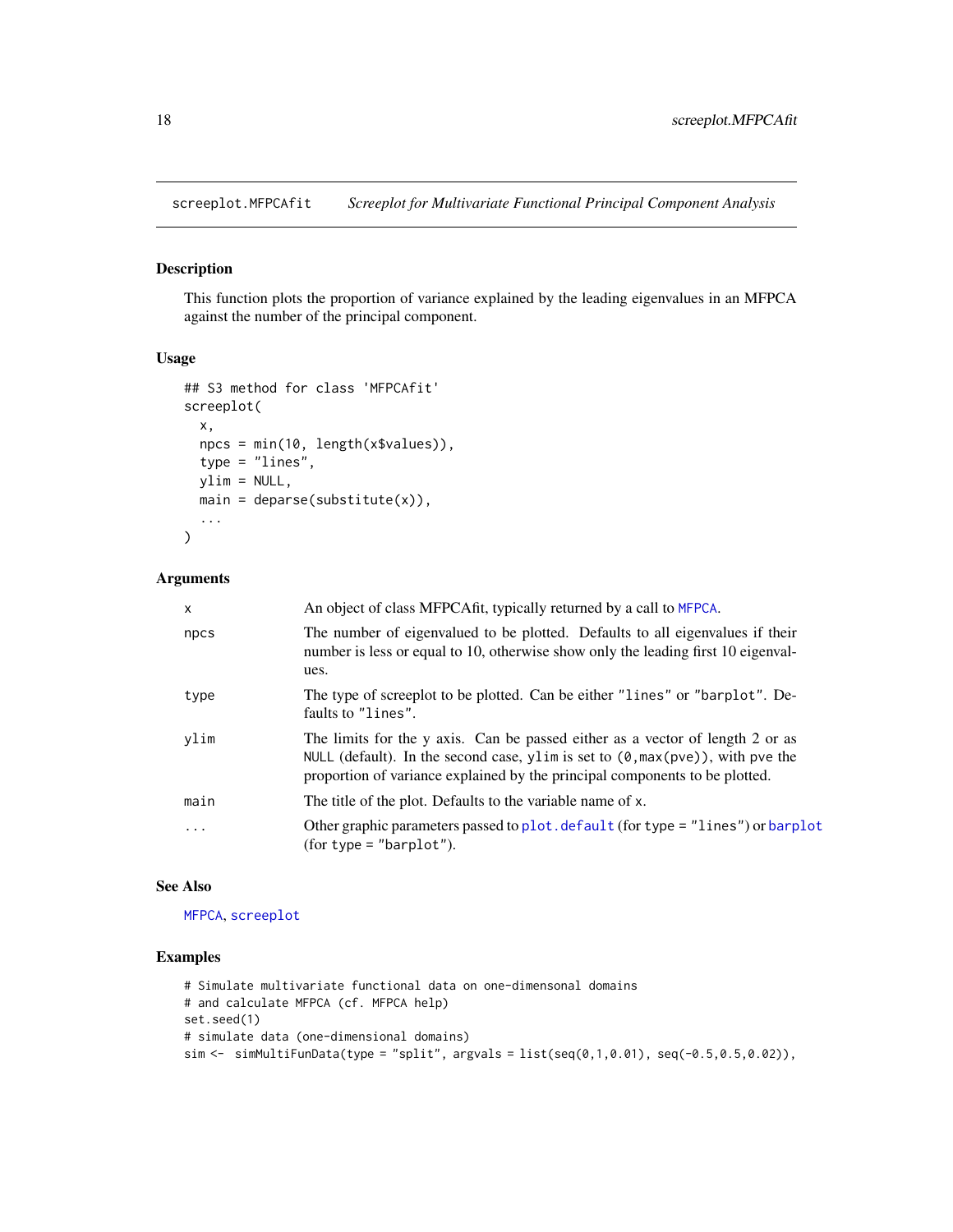#### <span id="page-18-0"></span>summary.MFPCAfit 19

```
M = 5, eFunType = "Poly", eValType = "linear", N = 100)
# MFPCA based on univariate FPCA
PCA <- MFPCA(sim$simData, M = 5, uniExpansions = list(list(type = "uFPCA"),
                                                     list(type = "uFPCA"))# screeplot
screeplot(PCA) # default options
screeplot(PCA, npcs = 3, type = "barplot", main= "Screeplot")
```
<span id="page-18-1"></span>summary.MFPCAfit *Summarize a Multivariate Functional Principal Component Analysis*

#### Description

A summary method for class MFPCAfit

#### Usage

## S3 method for class 'MFPCAfit' summary(object, ...)

#### Arguments

| object                  | An object of class MFPCA fit, usually returned by a call to MFPCA. |
|-------------------------|--------------------------------------------------------------------|
| $\cdot$ $\cdot$ $\cdot$ | Arguments passed to or from other methods.                         |

ttv *Tensor times vector calculation*

#### Description

Functionality adapted from the MATLAB tensor toolbox ([http://www.sandia.gov/~tgkolda/](http://www.sandia.gov/~tgkolda/TensorToolbox/index-2.6.html) [TensorToolbox/index-2.6.html](http://www.sandia.gov/~tgkolda/TensorToolbox/index-2.6.html)).

#### Usage

ttv(A, v, dim)

#### Arguments

| A   | An array.                                                  |
|-----|------------------------------------------------------------|
|     | A list of the same length as dim.                          |
| dim | A vector specifying the dimensions for the multiplication. |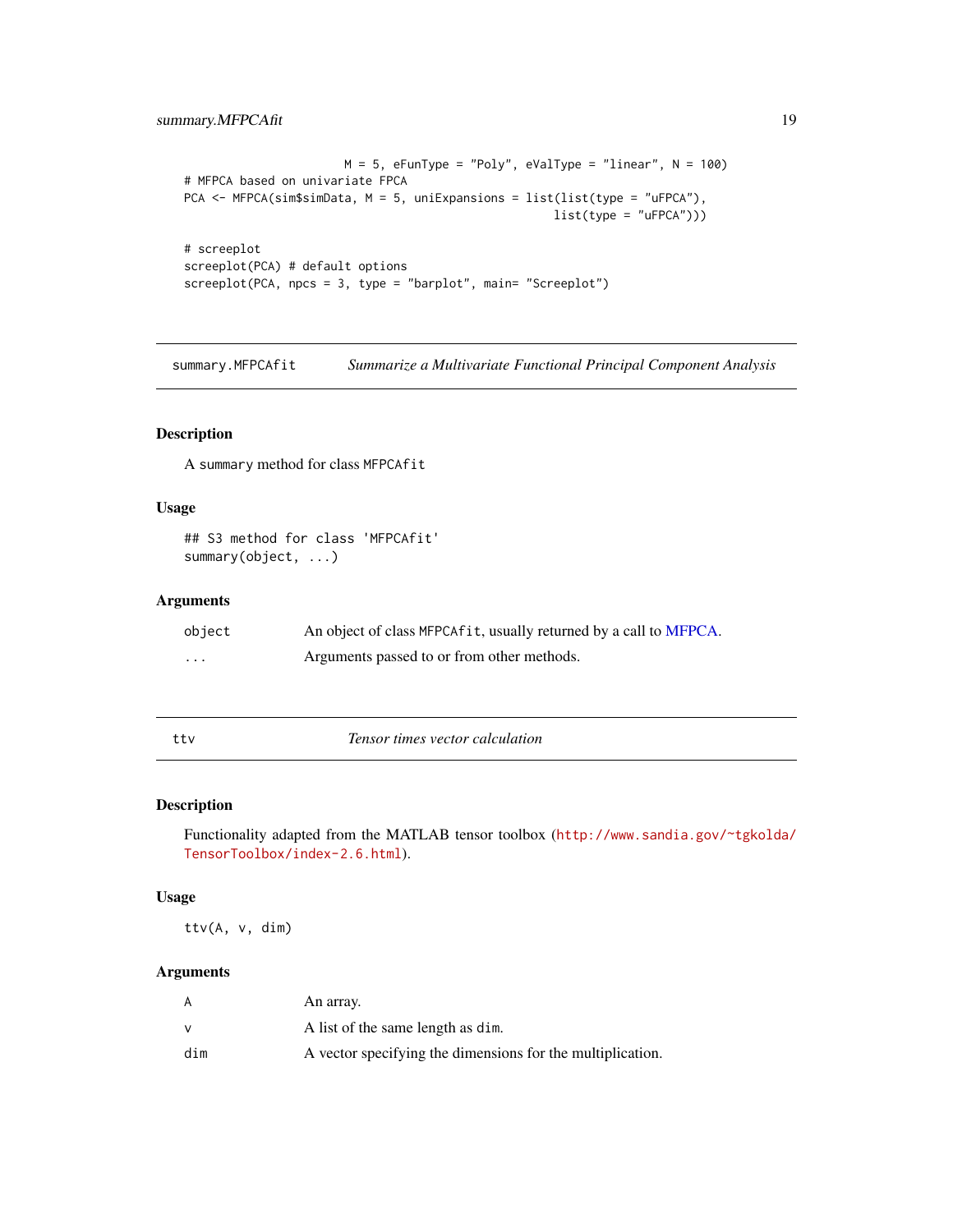#### <span id="page-19-0"></span>Details

Let A be a tensor with dimensions  $d_1 \times d_2 \times \ldots \times d_p$  and let v be a vector of length  $d_i$ . Then the tensor-vector-product along the  $i$ -th dimension is defined as

$$
B_{j_1...j_{i-1}j_{i+1}...j_d} = \sum_{i=1}^{d_i} A_{j_1...j_{i-1}ij_{i+1}...j_d} \cdot v_i.
$$

It can hence be seen as a generalization of the matrix-vector product.

The tensor-vector-product along several dimensions between a tensor A and multiple vectors  $v_1$ ,..., $v_k$  $(k \leq p)$  is defined as a series of consecutive tensor-vector-product along the different dimensions. For consistency, the multiplications are calculated from the dimension of the highest order to the lowest.

#### Value

An array, the result of the multiplication.

#### References

B. W. Bader and T. G. Kolda. Algorithm 862: MATLAB tensor classes for fast algorithm prototyping, ACM Transactions on Mathematical Software 32(4):635-653, December 2006.

#### See Also

**[UMPCA](#page-20-1)** 

```
# create a three-mode tensor
a1 \leq -\text{seq}(0,1, \text{length.out} = 10)a2 \leq -seq(-1,1, length.out = 20)a3 \leq -\text{seq}(-pi, \text{pi}, \text{length.out} = 15)A <-a1 %o% a2 %o% a3
dim(A)
# multiply along different dimensions
dim(ttv(A = A, v = list(rnorm(10)), dim = 1))dim(ttv(A = A, v = list(rnorm(20)), dim = 2))dim(ttv(A = A, v = list(rnorm(15)), dim = 3))# multiply along more than one dimension
length(ttv(A = A, v = list(rnorm(10), rnorm(15)), dim = c(1,3)))
```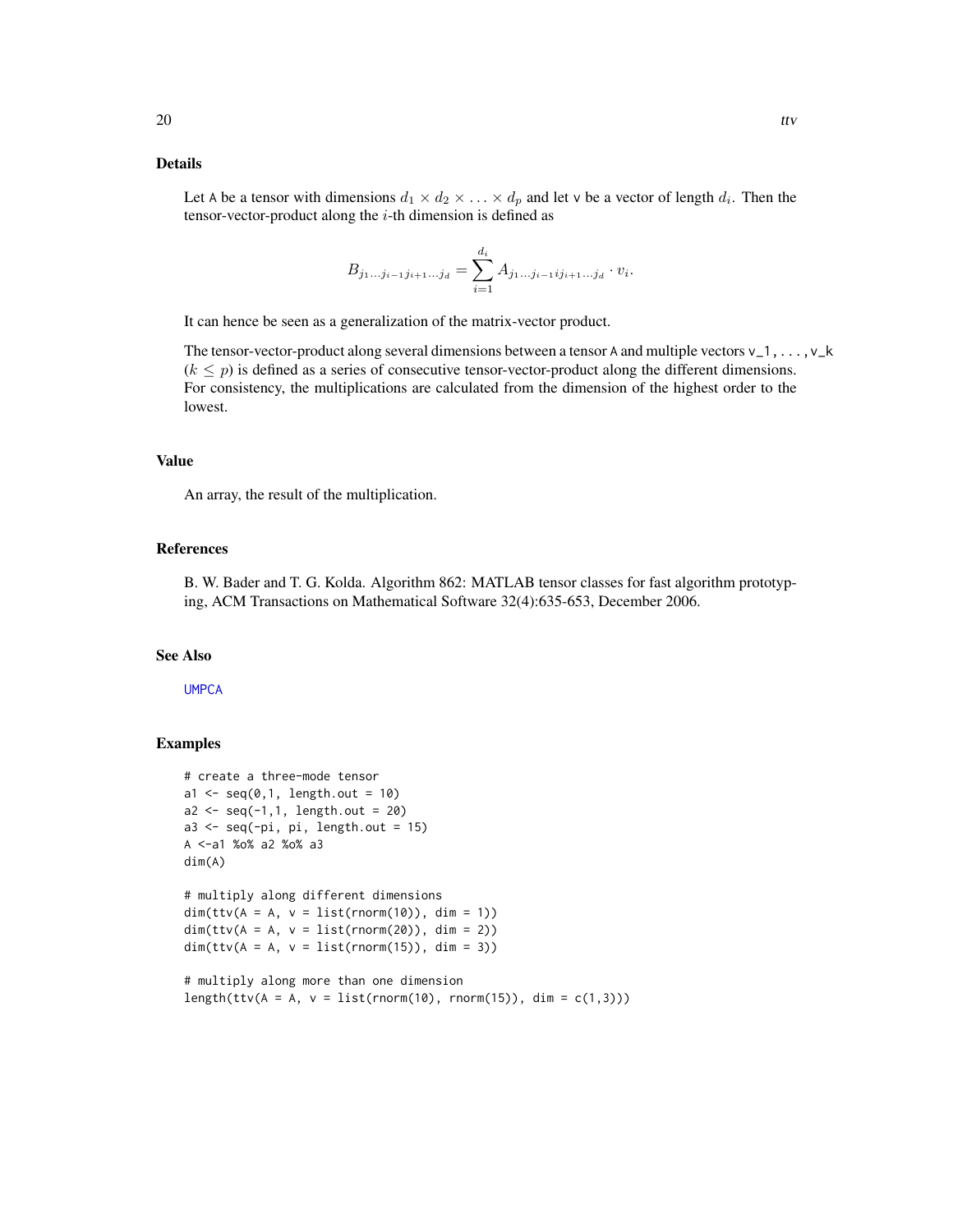<span id="page-20-1"></span><span id="page-20-0"></span>UMPCA *UMPCA: Uncorrelated Multilinear Principle Component Analysis*

#### Description

This function implements the uncorrelated multilinear principal component analysis for tensors of dimension 2, 3 or 4. The code is basically the same as in the MATLAB toolbox UMPCA by Haiping Lu (Link: https://www.mathworks.com/matlabcentral/fileexchange/35432-uncorrelated-multilinear-princip see also references).

#### Usage

UMPCA(TX, numP)

#### Arguments

| ТX           | The input training data in tensorial representation, the last mode is the sample<br>mode. For Nth-order tensor data, $TX$ is of $(N+1)$ th-order with the $(N+1)$ -mode to<br>be the sample mode. E.g., $30x20x10x100$ for 100 samples of size $30x20x10$ . |
|--------------|-------------------------------------------------------------------------------------------------------------------------------------------------------------------------------------------------------------------------------------------------------------|
| numP         | The dimension of the projected vector, denoted as $P$ in the paper. It is the num-<br>ber of elementary multilinear projections (EMPs) in tensor-to-vector projection.                                                                                      |
| <b>Value</b> |                                                                                                                                                                                                                                                             |
| Us           | The multilinear projection, consisting of numP ( $P$ in the paper) elementary mul-<br>tilinear projections (EMPs), each EMP is consisted of N vectors, one in each<br>mode.                                                                                 |
| TXmean       | The mean of the input training samples TX.                                                                                                                                                                                                                  |

### odrIdx The ordering index of projected features in decreasing variance.

#### Warning

As this algorithm aims more at uncorrelated features than at an optimal reconstruction of the data, hence it might give poor results when used for the univariate decomposition of images in MFPCA.

#### References

Haiping Lu, K.N. Plataniotis, and A.N. Venetsanopoulos, "Uncorrelated Multilinear Principal Component Analysis for Unsupervised Multilinear Subspace Learning", IEEE Transactions on Neural Networks, Vol. 20, No. 11, Page: 1820-1836, Nov. 2009.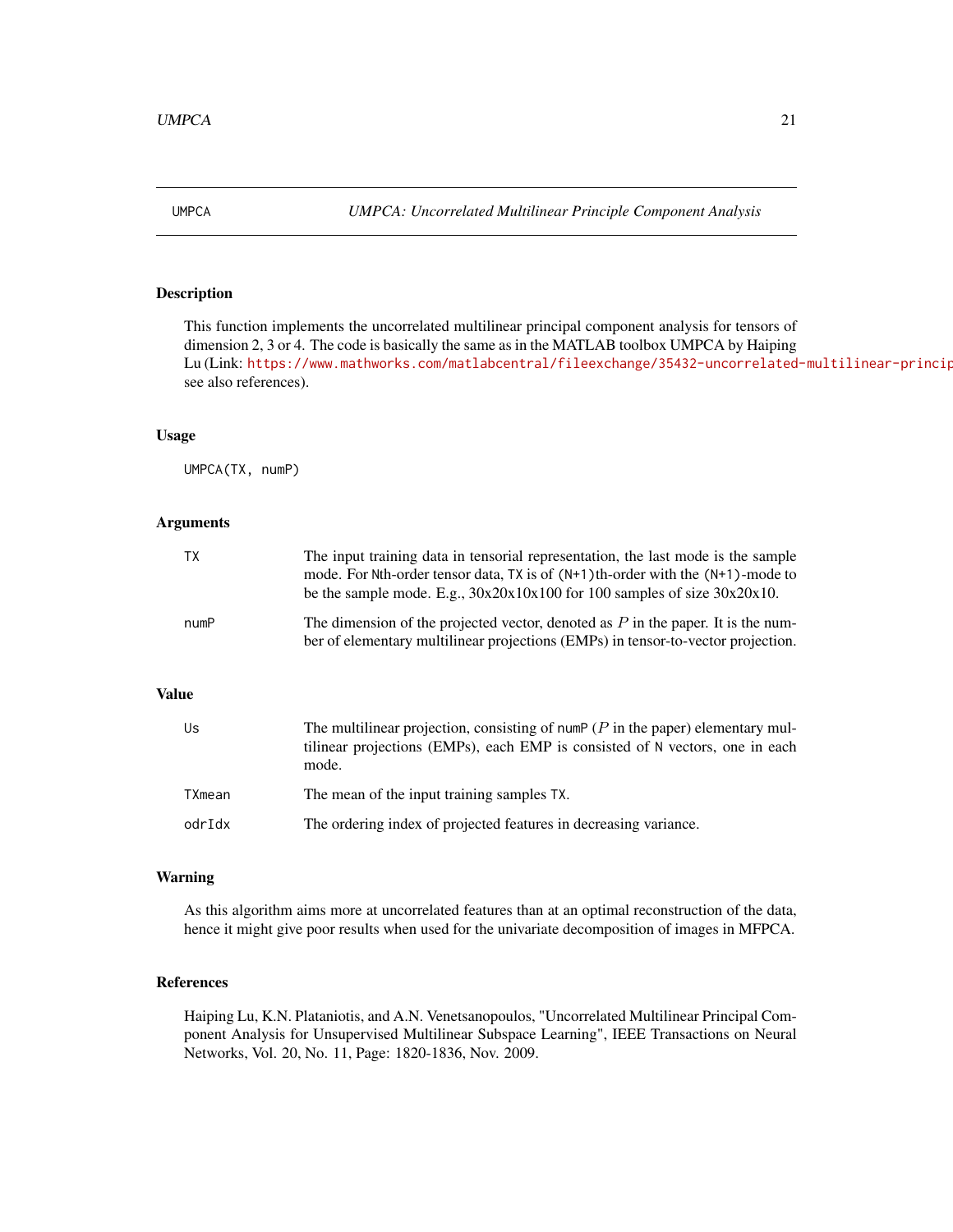#### Examples

set.seed(12345)

```
# define "true" components
a \leftarrow \sin(\sec(-pi), pi, length.out = 100)b \leq - \exp(\sec(-\theta.5, 1, \text{length.out} = 150))# simulate tensor data
X \le -a %o% b %o% rnorm(80, sd = 0.5)
# estimate one component
UMPCAres \leq UMPCA(X, numP = 1)
# plot the results and compare to true values
plot(UMPCAres$Us[[1]][,1])
points(a/sqrt(sum(a^2)), pch = 20) # eigenvectors are defined only up to a sign change!
legend("topright", legend = c("True", "Estimated"), pch = c(20, 1))
plot(UMPCAres$Us[[2]][,1])
points(b/sqrt(sum(b^2)), \text{ pch} = 20)legend("topleft", legend = c("True", "Estimated"), pch = c(20, 1))
```
<span id="page-21-1"></span>

univDecomp *Univariate basis decomposition*

#### Description

This function calculates a univariate basis decomposition for a (univariate) functional data object.

#### Usage

```
univDecomp(type, funDataObject, ...)
```
#### Arguments

| type                    | A character string, specifying the basis for which the decomposition is to be<br>calculated. |
|-------------------------|----------------------------------------------------------------------------------------------|
|                         | funDataObject A funData object, representing the (univariate) functional data samples.       |
| $\cdot$ $\cdot$ $\cdot$ | Further parameters, passed to the function for the particular basis to use.                  |

#### Details

Functional data  $X_i(t)$  can often be approximated by a linear combination of basis functions  $b_k(t)$ 

$$
X_i(t) = \sum_{k=1}^K \theta_{ik} b_k(t), i = 1, \dots, N.
$$

<span id="page-21-0"></span>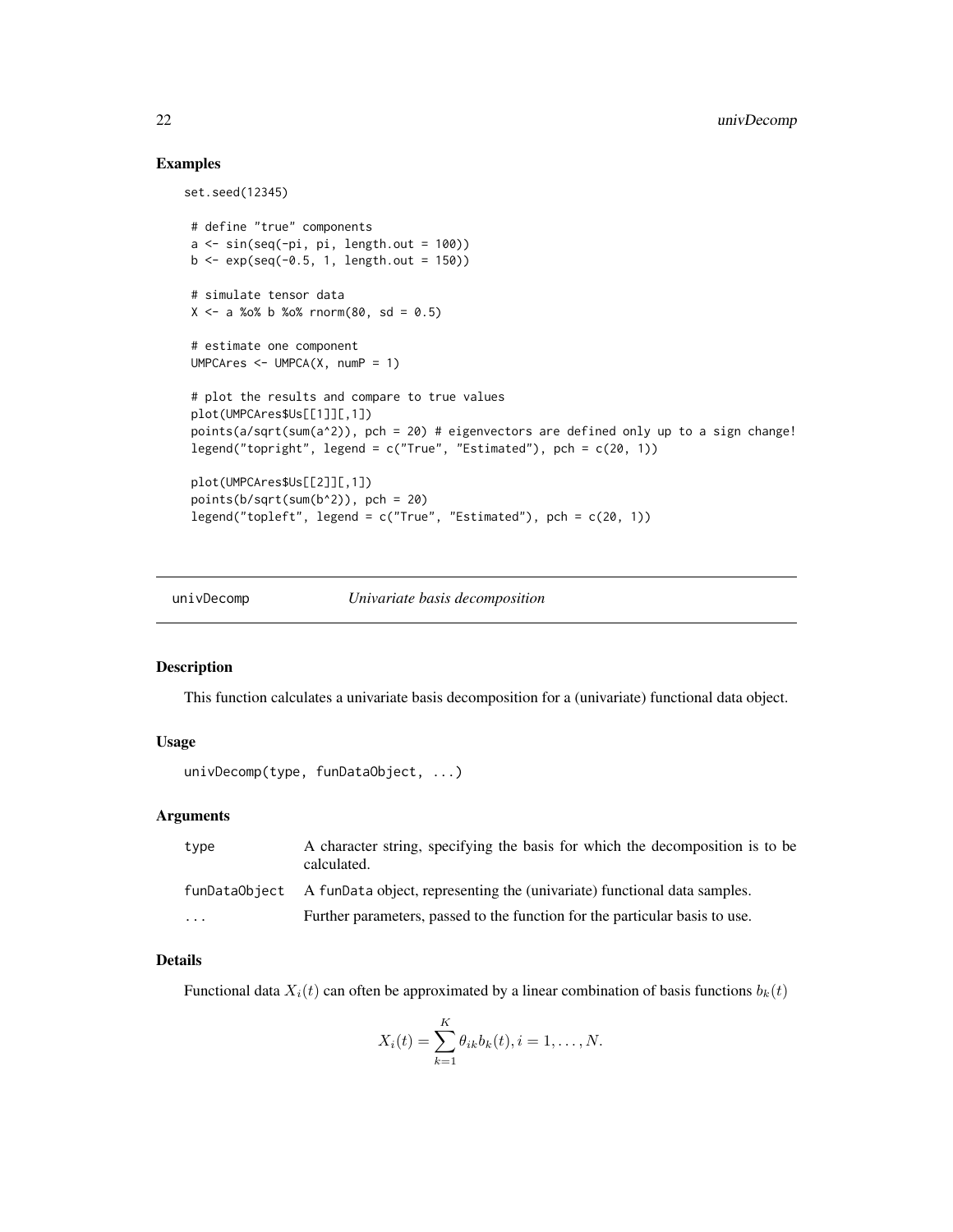#### <span id="page-22-0"></span>univExpansion 23

The basis functions may be prespecified (such as spline basis functions or Fourier bases) or can be estimated from the data (e.g. by functional principal component analysis) and are the same for all observations  $X_1(t), \ldots, X_n(t)$ . The coefficients (or scores)  $\theta_{ik}$  reflect the weight of each basis function  $b_k(t)$  for the observed function  $X_i(t)$  and can be used to characterize the individual observations.

#### Value

| scores    | A matrix of scores (coefficients) for each observation based on the prespecified<br>basis functions.                                                                           |
|-----------|--------------------------------------------------------------------------------------------------------------------------------------------------------------------------------|
| B         | A matrix containing the scalar products of the basis functions. Can be NULL if<br>the basis functions are orthonormal.                                                         |
| ortho     | Logical. If TRUE, the basis functions are all orthonormal.                                                                                                                     |
| functions | A functional data object, representing the basis functions. Can be NULL if the<br>basis functions are not estimated from the data, but have a predefined form. See<br>Details. |

#### Warning

The options type = "DCT2D" and type = "DCT3D" have not been tested with ATLAS/MKL/OpenBLAS.

#### See Also

[MFPCA](#page-3-1), [univExpansion](#page-22-1), [fpcaBasis](#page-0-0), [splineBasis1D](#page-0-0), [splineBasis1Dpen](#page-0-0), [splineBasis2D](#page-0-0), [splineBasis2Dpen](#page-0-0), [umpcaBasis](#page-0-0), [fcptpaBasis](#page-0-0), [fdaBasis](#page-0-0), [dctBasis2D](#page-0-0), [dctBasis3D](#page-0-0)

#### Examples

```
# generate some data
dat \le simFunData(argvals = seq(0,1,0.01), M = 5,
                  eFunType = "Poly", eValType = "linear", N = 100)$simData
# decompose the data in univariate functional principal components...
decFPCA \leq univDecomp(type = "uFPCA", funDataObject = dat, npc = 5)str(decFPCA)
# or in splines (penalized)
```

```
decSplines <- univDecomp(type = "splines1Dpen", funDataObject = dat) # use mgcv's default params
str(decSplines)
```
<span id="page-22-1"></span>univExpansion *Calculate a univariate basis expansion*

#### Description

This function calculates a univariate basis expansion based on given scores (coefficients) and basis functions.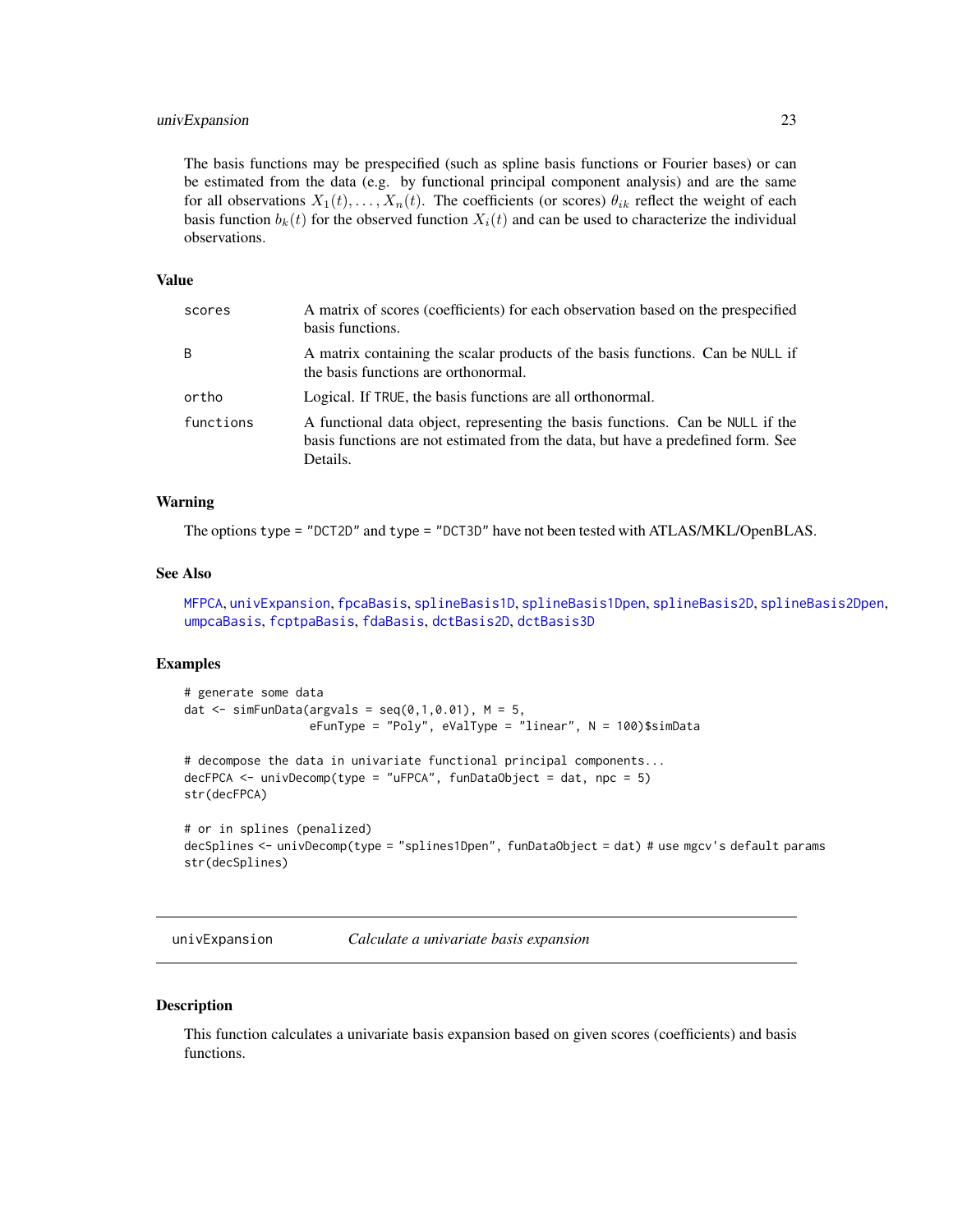#### Usage

```
univExpansion(
  type,
  scores,
  argvals = ifelse(!is.null(functions), functions@argvals, NULL),
  functions,
 params = NULL
)
```
#### Arguments

| type      | A character string, specifying the basis for which the decomposition is to be<br>calculated.                                                                                                      |
|-----------|---------------------------------------------------------------------------------------------------------------------------------------------------------------------------------------------------|
| scores    | A matrix of scores (coefficients) for each observation based on the given basis<br>functions.                                                                                                     |
| argvals   | A list, representing the domain of the basis functions. If functions is not NULL,<br>the usual default is functions@argvals. See funData and the underlying ex-<br>pansion functions for details. |
| functions | A functional data object, representing the basis functions. Can be NULL if the<br>basis functions are not estimated from observed data, but have a predefined form.<br>See Details.               |
| params    | A list containing the parameters for the particular basis to use.                                                                                                                                 |

#### Details

This function calculates functional data  $X_i(t)$ ,  $i = 1...N$  that is represented as a linear combination of basis functions  $b_k(t)$ 

$$
X_i(t) = \sum_{k=1}^{K} \theta_{ik} b_k(t), i = 1, ..., N.
$$

The basis functions may be prespecified (such as spline basis functions or Fourier bases) or can be estimated from observed data (e.g. by functional principal component analysis). If type = "default" (i.e. a linear combination of arbitrary basis functions is to be calculated), both scores and basis functions must be supplied.

#### Value

An object of class funData with N observations on argvals, corresponding to the linear combination of the basis functions.

#### Warning

The options type = "spline2Dpen", type = "DCT2D" and type = "DCT3D" have not been tested with ATLAS/MKL/OpenBLAS.

<span id="page-23-0"></span>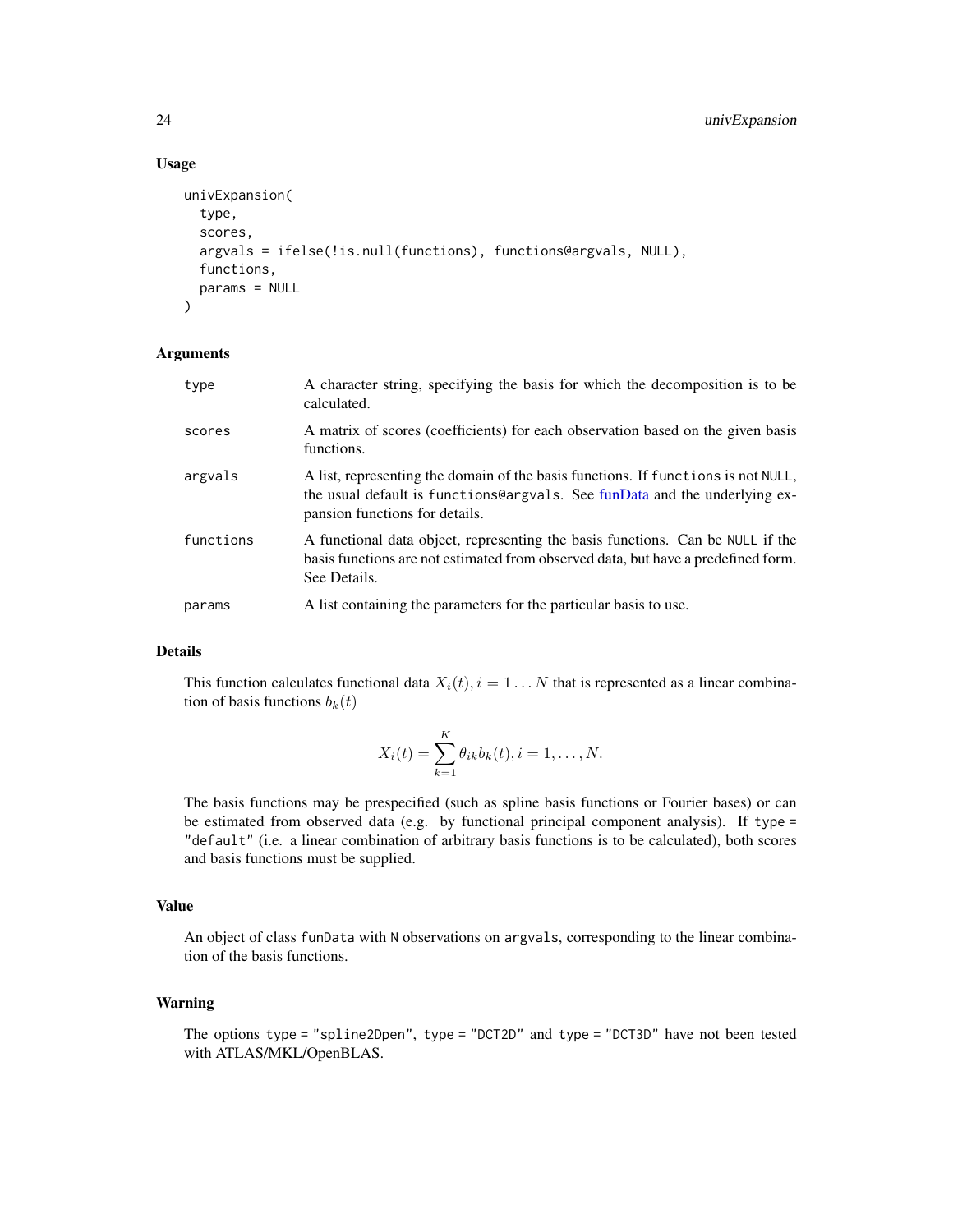#### <span id="page-24-0"></span>univExpansion 25

#### See Also

[MFPCA](#page-3-1), [splineFunction1D](#page-0-0), [splineFunction2D](#page-0-0), [splineFunction2Dpen](#page-0-0), [dctFunction2D](#page-0-0), [dctFunction3D](#page-0-0), [expandBasisFunction](#page-0-0)

```
oldPar <- par(no.readonly = TRUE)
par(mfrow = c(1,1))set.seed(1234)
### Spline basis ###
# simulate coefficients (scores) for N = 10 observations and K = 8 basis functions
N < -10K < -8scores \leq t(replicate(n = N, rnorm(K, sd = (K:1)/K)))
dim(scores)
# expand spline basis on [0,1]
funs \le - univExpansion(type = "splines1D", scores = scores, argvals = list(seq(0,1,0.01)),
                      functions = NULL, # spline functions are known, need not be given
                      params = list(bs = "ps", m = 2, k = K)) # params for mgcv
plot(funs, main = "Spline reconstruction")
### PCA basis ###
# simulate coefficients (scores) for N = 10 observations and K = 8 basis functions
N < -10K < - 8scores \leq t(replicate(n = N, rnorm(K, sd = (K:1)/K)))
dim(scores)
# Fourier basis functions as eigenfunctions
eFuns \leq eFun(argvals = seq(0,1,0.01), M = K, type = "Fourier")
# expand eigenfunction basis
funs <- univExpansion(type = "uFPCA", scores = scores,
                       argvals = NULL, # use argvals of eFuns (default)
                       functions = eFuns)
plot(funs, main = "PCA reconstruction")
par(oldPar)
```